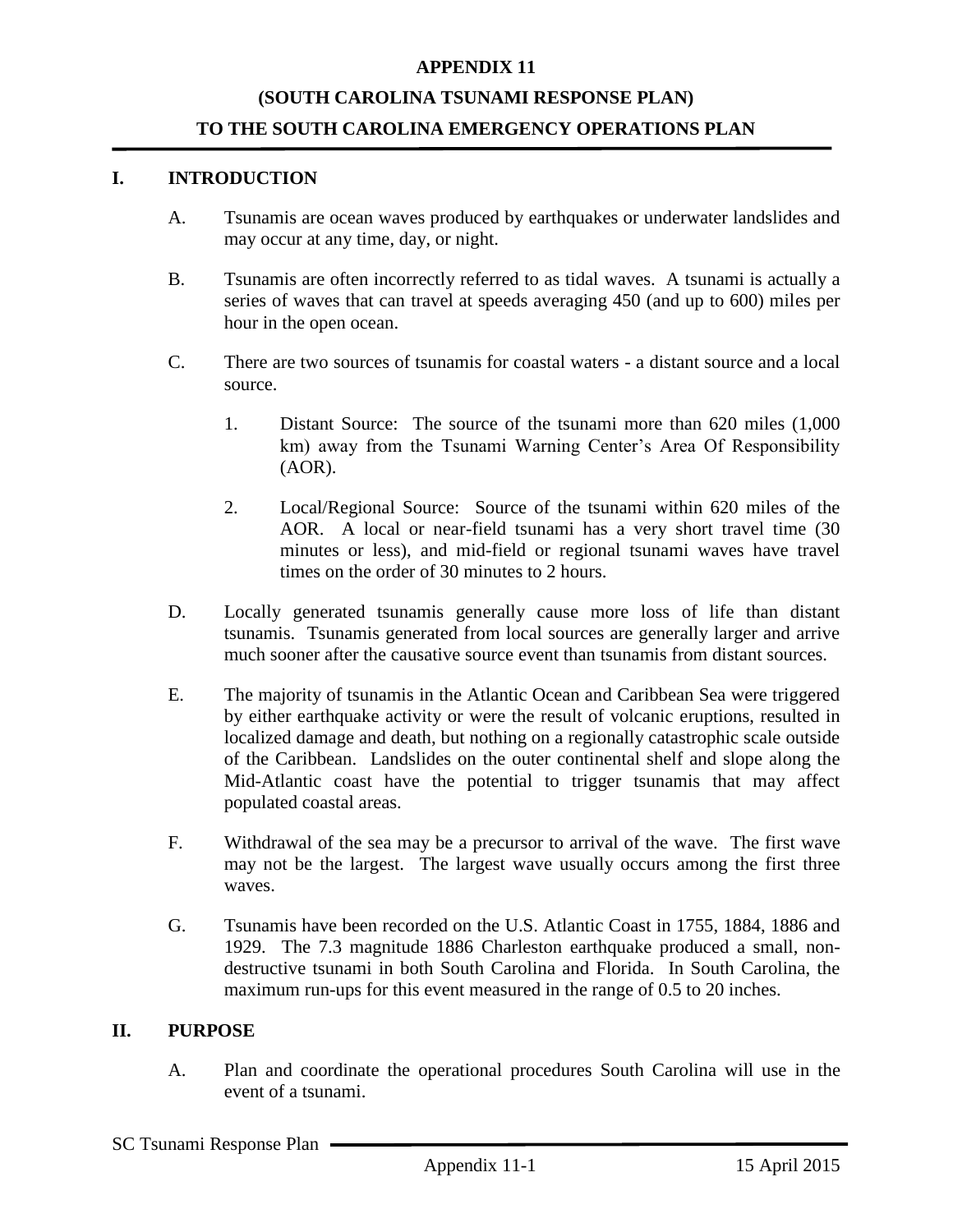B. Provide resources to assist local governments in preventing and minimizing injury or death to people resulting from a tsunami.

### **III. ASSUMPTIONS**

- A. A locally generated tsunami of any significance affecting South Carolina is unlikely.
- B. A Tsunami Watch or Warning will be transmitted by National Weather Service (NWS) forecast offices for all tsunamis that are forecast to impact South Carolina.
- C. The tsunami threat in South Carolina would most likely result from a distant seismic source, and would provide at least 3-4 hours lead time.
- D. Communications and critical infrastructure services may be disrupted or destroyed.
- E. The maximum possible tourist and workforce populations may be present in the affected areas.
- F. Damage will be widespread and will vary widely (i.e., there may be concentrations of significant damage in some areas with only slight damage in others).
- G. Access to and from the damaged areas may be restricted and some low-lying areas may be inundated.
- H. The Statewide Mutual Aid Agreement will be implemented.

#### **IV. SITUATION**

- A. The tsunami threat for South Carolina is relatively low, and any tsunamis would likely be small and inundate mostly the beaches. Although the risk is low, the consequences could be high.
- B. The National Tsunami Warning System was developed and implemented to help reduce the loss of life and property from a tsunami event.
	- 1. The National Oceanic and Atmospheric Administration (NOAA) monitors for earthquakes and subsequent tsunami events in both the Pacific and Atlantic Oceans.
	- 2. The Tsunami Warning Centers issue Tsunami Warnings, Watches, and Advisories in addition to Tsunami Information Bulletins for both the U.S. West and East Coasts.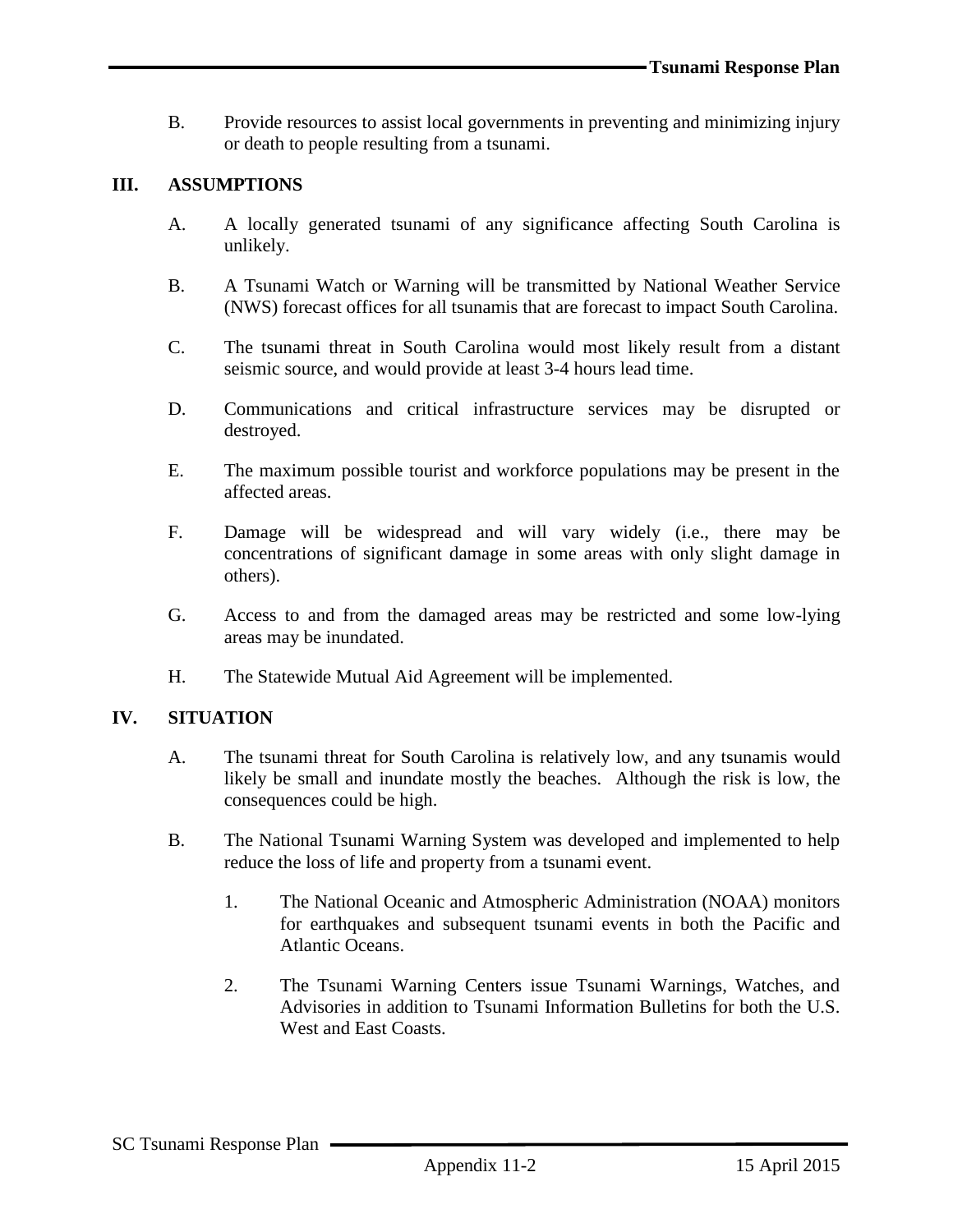- C. NOAA's NWS Offices promote the TsunamiReady Program.
	- 1. The TsunamiReady Program is designed to help states, counties, municipalities, universities and other population centers in coastal areas reduce the potential for deadly tsunami-related consequences.
	- 2. The program helps community leaders and emergency managers strengthen their local operations. TsunamiReady communities are better prepared to save lives through improved planning, education, and awareness.
	- 3. Communities have fewer fatalities and property damage if they effectively plan before a tsunami arrives. No community is tsunami proof, but the TsunamiReady Program can help minimize loss to vulnerable communities.

| <b>Counties</b>      | <b>Communities</b>   |
|----------------------|----------------------|
| $\bullet$ Charleston | • Myrtle Beach       |
| $\bullet$ Georgetown | • North Myrtle Beach |
| $\bullet$ Horry      | • Surfside Beach     |
|                      | • Debordieu Colony   |

4. SC Tsunami Ready Counties and Communities:

*National Weather Service (January 2015)*

## **V. CONCEPT OF OPERATIONS**

- A. Warning System
	- 1. NOAA operates the Tsunami Warning System with the goal of protecting life and property from the tsunami hazard by providing timely, accurate, reliable, and effective tsunami warning to coastal populations and emergency management organizations within the AOR as well as by advancing other aspects of tsunami hazard mitigation.
	- 2. The primary operational objectives of a Tsunami Warning System are to rapidly locate, assess magnitude and extent, and otherwise characterize major earthquakes to determine their tsunamigenic potential, predict tsunami arrival times, predict coastal run-up when possible, and disseminate appropriate warning and informational products based on this information.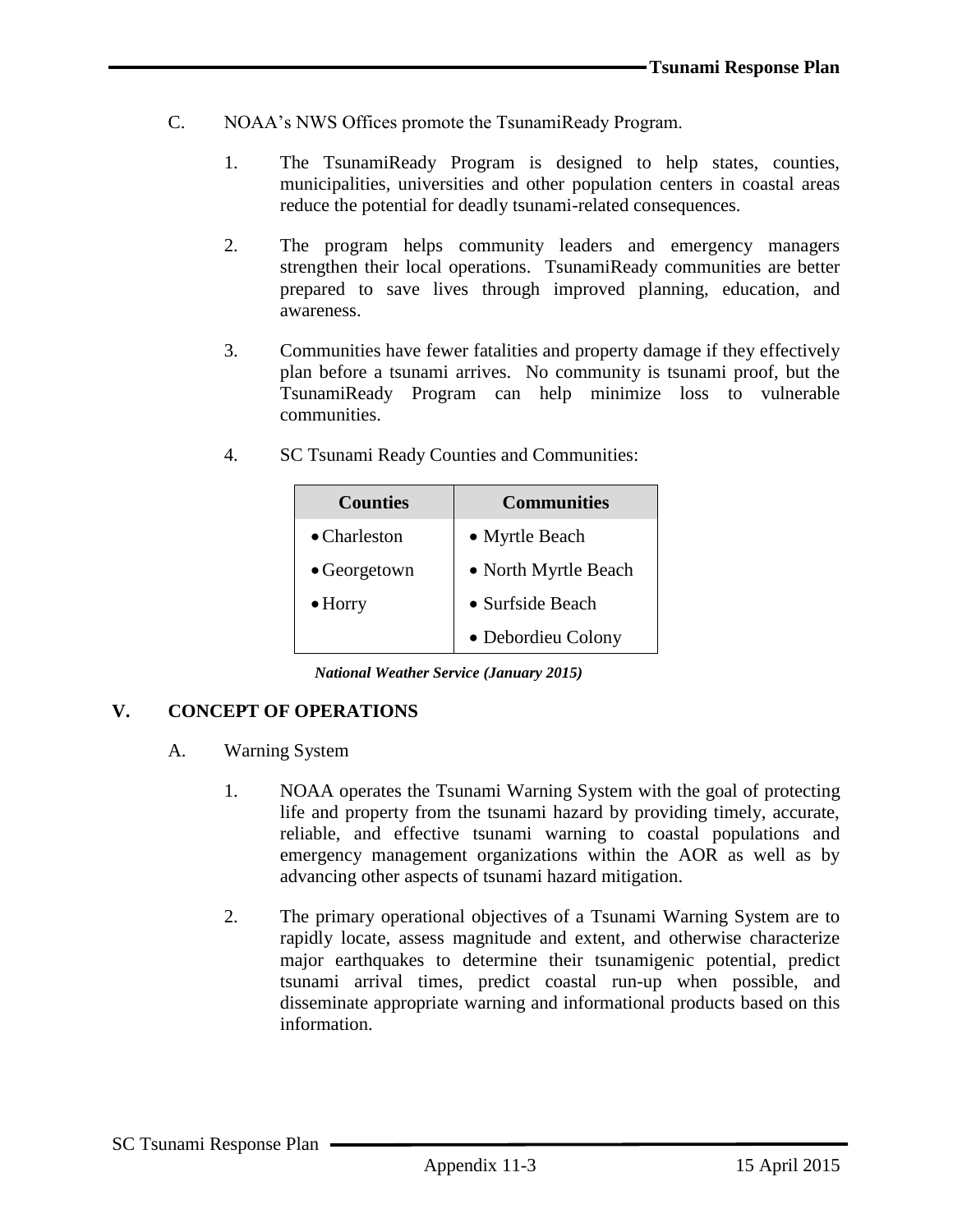- 3. National Tsunami Warning Center
	- a. The National Tsunami Warning Center at Palmer, Alaska is responsible for the preparation and dissemination of Tsunami Warning, Watch, Advisory, and Information products for the coastal regions of Canada and all States except Hawaii. These regions are defined as the National Tsunami Warning Center's AOR.
	- b. The National Tsunami Warning Center has the primary responsibility for the detection and parameterization of potentially tsunamigenic earthquakes occurring within or immediately adjacent to its AOR and events within the Atlantic Basin north of the Tropic of Cancer.
- 4. Deep-ocean Assessment and Reporting of Tsunamis Buoys.
	- a. The Tsunami Warning Center uses earthquake information, tide gauges, and DART (Deep-ocean Assessment and Reporting of Tsunamis) buoys.
	- b. DART buoys are located in the Atlantic Ocean, the Gulf of Mexico, and the Caribbean Sea. NOAA also plans to deploy additional tsunameter buoys in the Atlantic.
	- c. The DARTs (or tsunameters) are strategically deployed near regions to ensure accurate measurement of the waves as they propagate towards threatened U.S. coastal communities.
	- d. The data captured by DART buoys is critical to monitoring tsunami waves and predicting the timing and magnitude of the waves as they approach and impact the coast of South Carolina.
- 5. The following products are issued by NOAA's Tsunami Warning Centers. Each had a distinct meaning relating to local emergency response.

| <b>Likely Wave Action</b><br><b>Product</b> |                        | <b>Recommended Actions</b>   |  |  |  |
|---------------------------------------------|------------------------|------------------------------|--|--|--|
| <b>Information Statement</b>                | Minor waves at most    | No action suggested          |  |  |  |
| Danger level not yet<br>Watch<br>known      |                        | Stay alert for more info     |  |  |  |
| Advisory                                    | Strong currents likely | Stay away from the shore     |  |  |  |
| Inundating wave possible<br>Warning         |                        | Full evacuation<br>suggested |  |  |  |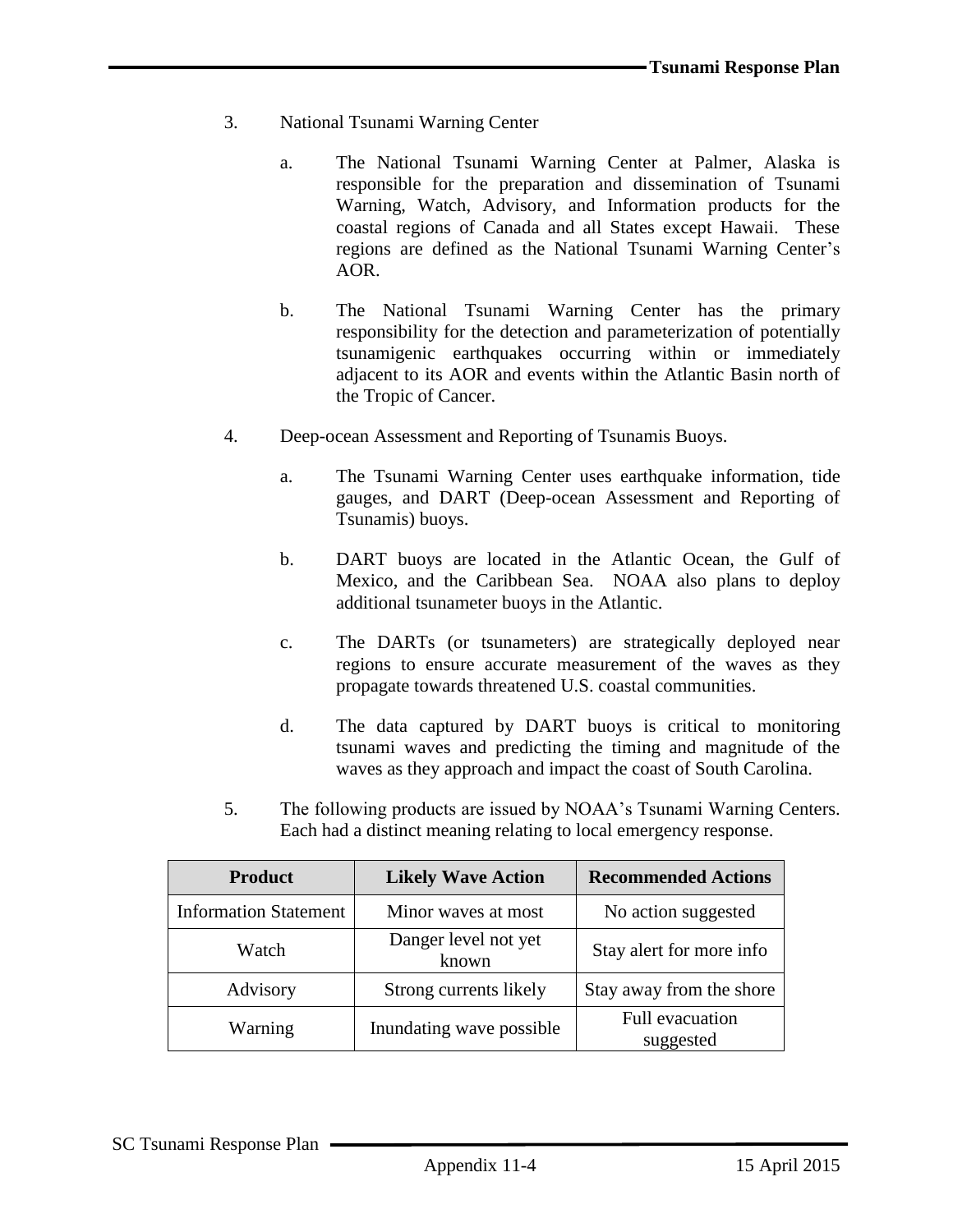- a. Tsunami Information Statement
	- (1) A Tsunami Information Statement is issued to inform emergency management officials and the public an earthquake has occurred, or a tsunami warning, watch or advisory has been issued for another section of the ocean.
	- (2) In most cases, Information Statements are issued to indicate there is no threat of a destructive tsunami and to prevent unnecessary evacuations as the earthquake may have been felt in coastal areas.
	- (3) An Information Statement may, in appropriate situations, caution about the possibility of destructive local tsunamis.
	- (4) Information Statements may be re-issued with additional information, though normally these messages are not updated. However, a watch, advisory or warning may be issued for the area, if necessary, after analysis and/or updated information becomes available.
- b. Tsunami Watch
	- (1) A Tsunami Watch is issued to alert emergency management officials and the public of an event which may later impact the watch area.
	- (2) The Watch area may be upgraded to a warning or advisory or canceled based on updated information and analysis.
	- (3) Watches are normally issued based on seismic information without confirmation that a destructive tsunami is underway.
- c. Tsunami Advisory
	- (1) A Tsunami Advisory is issued due to the threat of a potential tsunami which may produce strong currents or waves dangerous to those in or near the water.
	- (2) The threat may continue for several hours after the arrival of the initial wave, but significant widespread inundation is not expected for areas under an advisory.
	- (3) Appropriate actions to be taken by local officials may include closing beaches, evacuating harbors and marinas, and the repositioning of ships to deep waters when there is time to safely do so.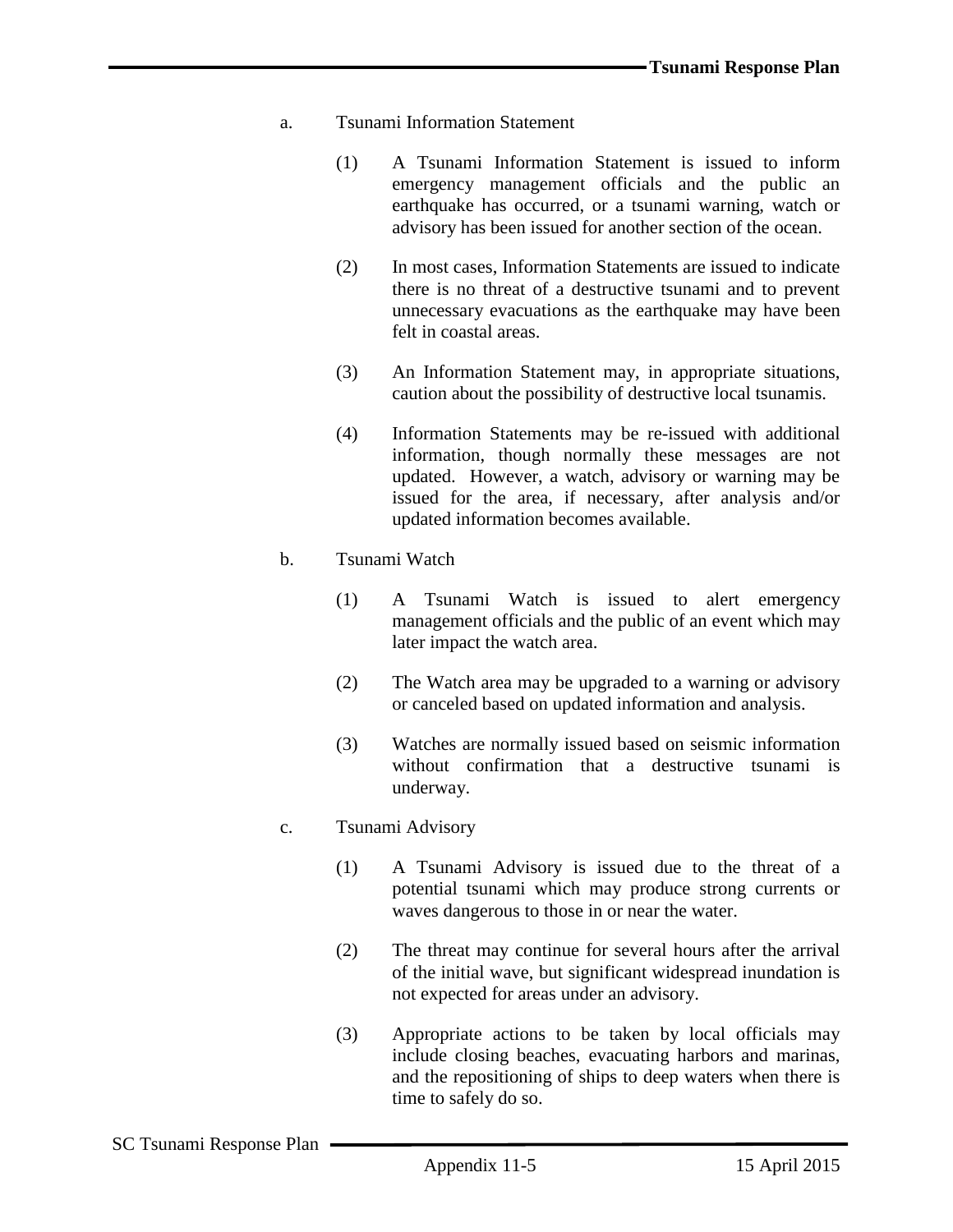- (4) Advisories are normally updated to continue the Advisory, expand/contract affected areas, upgrade to a warning, or cancel the Advisory.
- d. Tsunami Warning
	- (1) A Tsunami Warning is issued when a potential tsunami with significant widespread inundation is imminent or expected.
	- (2) Warnings alert the public that widespread, dangerous coastal flooding accompanied by powerful currents is possible and may continue for several hours after arrival of the initial wave.
	- (3) Warnings also alert emergency management officials to take action for the entire tsunami hazard zone. Appropriate actions to be taken by local officials may include the evacuation of low-lying coastal areas, and the repositioning of ships to deep waters when there is time to safely do so.
	- (4) Warnings may be updated, adjusted geographically, downgraded, or canceled. To provide the earliest possible alert, initial Warnings are normally based only on seismic information.
- 6. When a potential tsunami-producing earthquake greater than threshold magnitude of 6.75 occurs in the Atlantic AOR, all tsunami products for South Carolina are issued by the National Tsunami Warning Center. Tsunami products also may be issued when potential tsunami-producing earthquakes greater than magnitude 7.5 occur outside the Atlantic AOR and are likely to impact the AOR.
- 7. The geographic extent of a tsunami product is based on the size of the earthquake, the tsunami travel times throughout the AOR, and expected impact zones.
- 8. Tsunami Warnings are generally issued within 10 minutes after earthquake occurrence.

| <b>Magnitude</b>               | Area             | <b>Product</b>                     |  |  |  |
|--------------------------------|------------------|------------------------------------|--|--|--|
| Within 50 km of<br>$4.0 - 4.9$ |                  | Tsunami Seismic Information        |  |  |  |
|                                | coast            | <b>Statement</b>                   |  |  |  |
| $5.0 - 5.9$                    | Within 500 km of | <b>Tsunami Seismic Information</b> |  |  |  |
|                                | coast            | <b>Statement</b>                   |  |  |  |

9. Below is the U.S. East Coast criterion: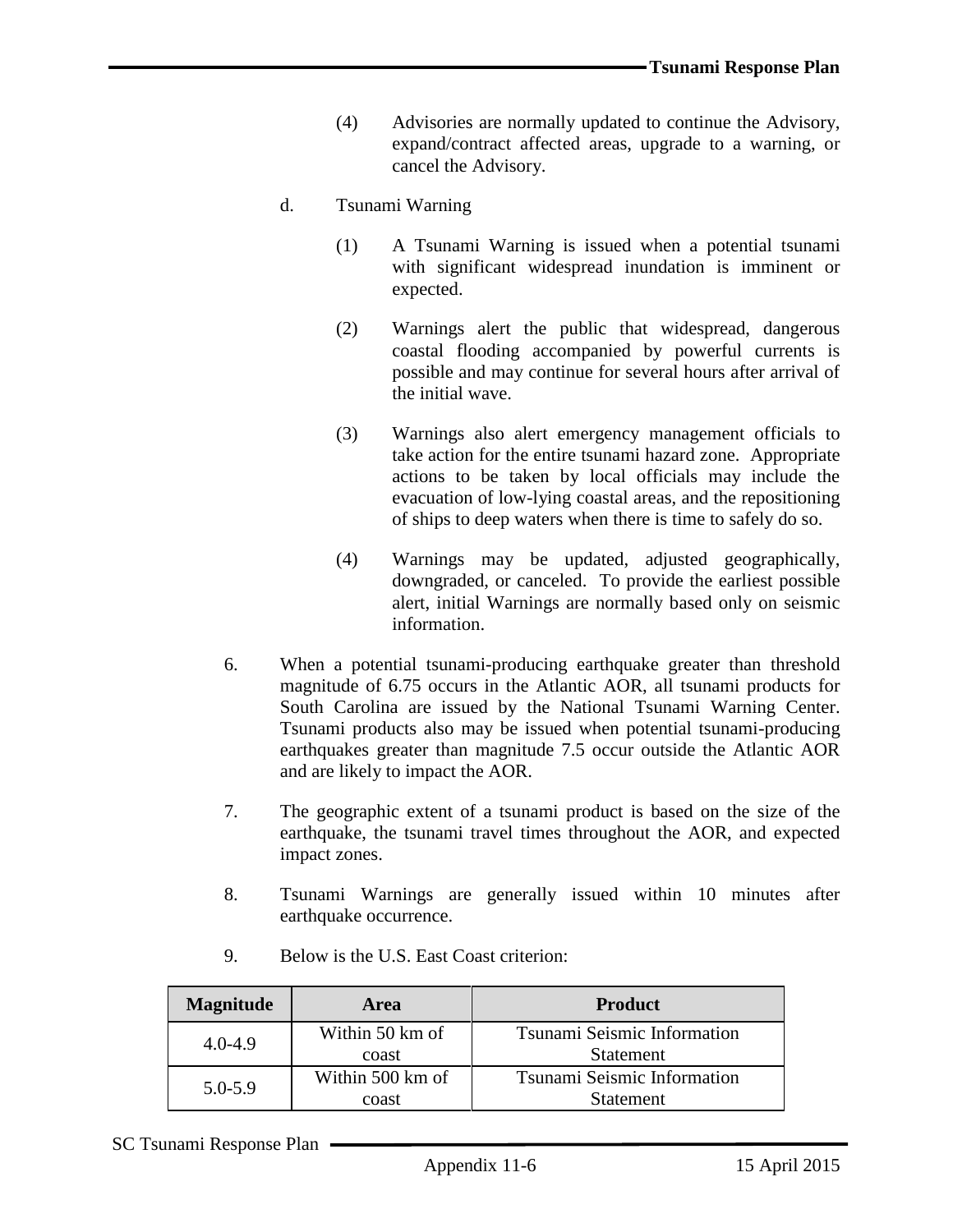| <b>Magnitude</b>                     | <b>Area</b>                       | <b>Product</b>                       |  |
|--------------------------------------|-----------------------------------|--------------------------------------|--|
| $6.0 - 6.75$                         | Within approx. 500<br>km of coast | <b>Tsunami Information Statement</b> |  |
| $6.0+$                               | Inland                            | <b>Tsunami Information Statement</b> |  |
| $6.8 - 7.5$                          | <b>Atlantic Coast</b>             | Fixed warning $(350km)*$             |  |
| $7.6 - 7.8$<br><b>Atlantic Coast</b> |                                   | Fixed warning<br>$(1000km)*$         |  |
| >7.8                                 | <b>Atlantic Coast</b>             | 3 hour watch/3 hour warning**        |  |

### B. Notification

- 1. In the event of a Tsunami Warning, Watch, Advisory, or Information Statement, the National Tsunami Warning Center issues the tsunami message to the NWS offices in the affected states. The local NWS forecast offices have the primary responsibility to process the information and rebroadcast the tsunami message or product through the civil emergency system which activates EAS.
- 2. EAS
	- a. The decision to activate EAS for a tsunami product is the sole responsibility of the local NWS Forecast Offices.
	- b. The issuance of a Tsunami Warning or Watch may prompt NWS to activate EAS with a Civil Emergency Message. However, with the issuance of a Tsunami Advisory and Information Statement neither of these will prompt EAS activation.
	- c. If NWS activates EAS, state and local officials can follow-up with another activation of EAS to warn the public and/or issue safety messages.
	- d. Tsunamis forecast with minimal impacts (riptides for example) may not result in Emergency Alert System (EAS) activation.
- 3. Upon receipt of a Tsunami Warning, Watch, Advisory, or Information Statement. The State Warning Point (SWP) will confirm receipt of the tsunami message with the National Tsunami Warning Center and relay to coastal counties. For redundancy, the SWP has several communications systems to receive tsunami messages when issued by NOAA:
	- The Emergency Management Weather Information Network System (EMWIN) which is a NOAA satellite-based system
	- SC Law Enforcement Division (SLED) teletype system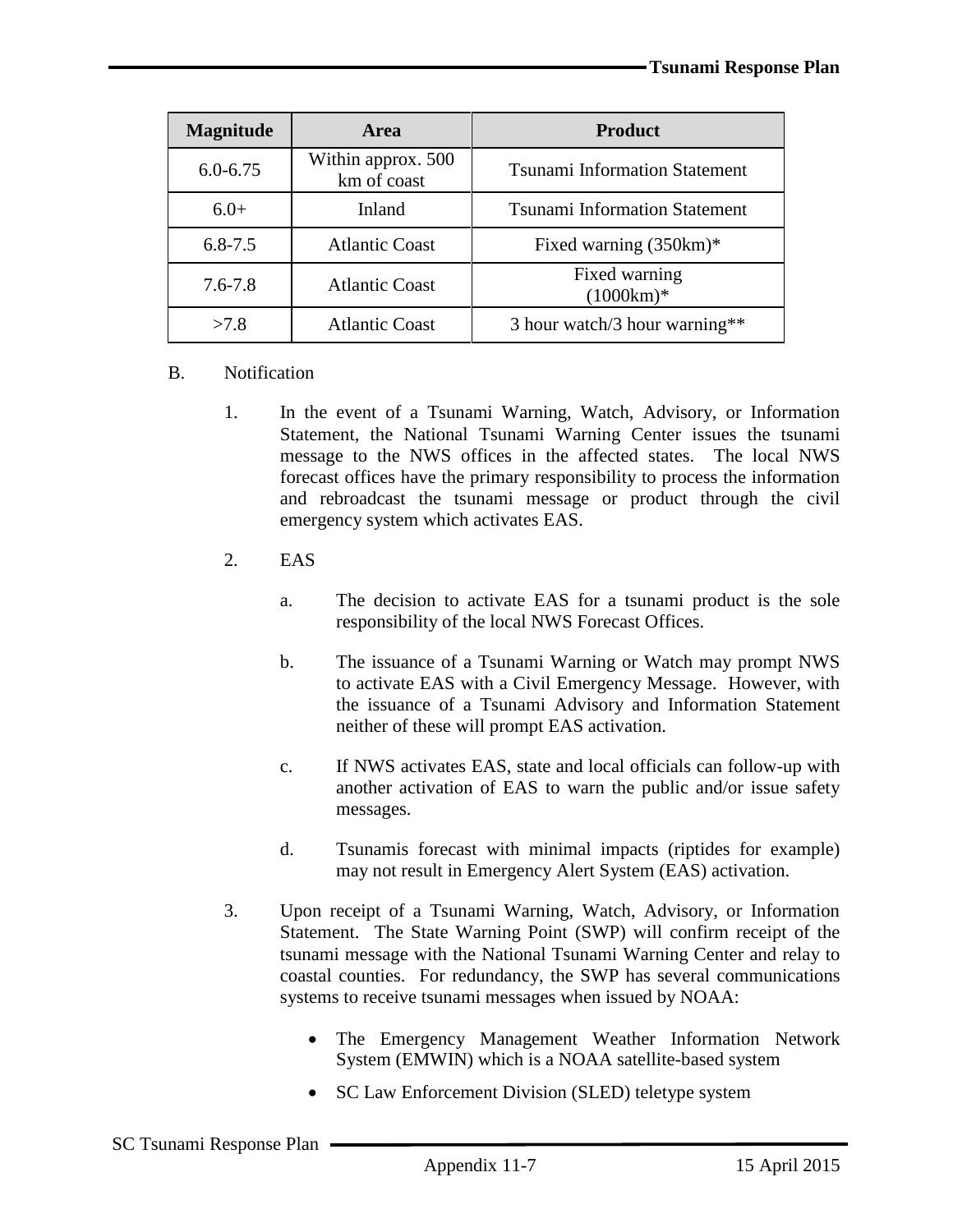- Internet
- NOAA All Hazards Weather Radio.
- 4. During business hours a copy of the tsunami message is given to SC Emergency Management Division (SCEMD) officials by the SWP and forwarded to the coastal emergency management offices. The SWP will call to confirm receipt of the message.
- 5. After business hours, it is forwarded to coastal emergency management warning centers which notify the county emergency management director. The SWP will also confirm the receipt of the message telephonically with the warning centers and forward the message to the Duty Officer, Director, Chief of Staff, and the SCEMD Chiefs.
- 6. The SWP participates monthly in an unannounced tsunami message test drill. The procedures for notification of a tsunami message are exercised during this monthly test drill.
- 7. The coastal county warning centers also receive Tsunami Warning and/or Watch information independent of the SWP through NOAA All Hazards Weather Radio and other systems that receive NOAA Weather warnings.
- 8. Upon receipt of any of the tsunami products, the SCEMD Director (or his designee) will confer with the NWS State Liaison (and if not available, a coastal NWS Forecast representative) to confirm threat and discuss potential consequences.
- 9. In the event a Tsunami Warning is issued for South Carolina coast by the National Tsunami Warning Center, the State Emergency Operations Center (SEOC) will activate at OPCON 1 and staff accordingly.
- 10. In the event a Watch, Advisory or Information Statement is issued for South Carolina coast by the National Tsunami Warning Center, the SEOC will activate at OPCON 3 and staffed accordingly.
- C. Evacuation
	- 1. High-speed communications systems are used by the Tsunami Warning Centers, and distant tsunamis can often be announced by the Warning Centers with lead time to evacuate. A tsunami produced from a distantsource may allow three or four hours to evacuate.
	- 2. Current tsunami inundation modeling is still in its infancy for the U.S. East Coast, there is some modeling work being done by NOAA. Until tsunami inundation maps are developed for coastal South Carolina, the State's Tsunami Evacuation Zone will use the recommended NWS Forecast Zone which is the evacuation one (1) mile inland away from river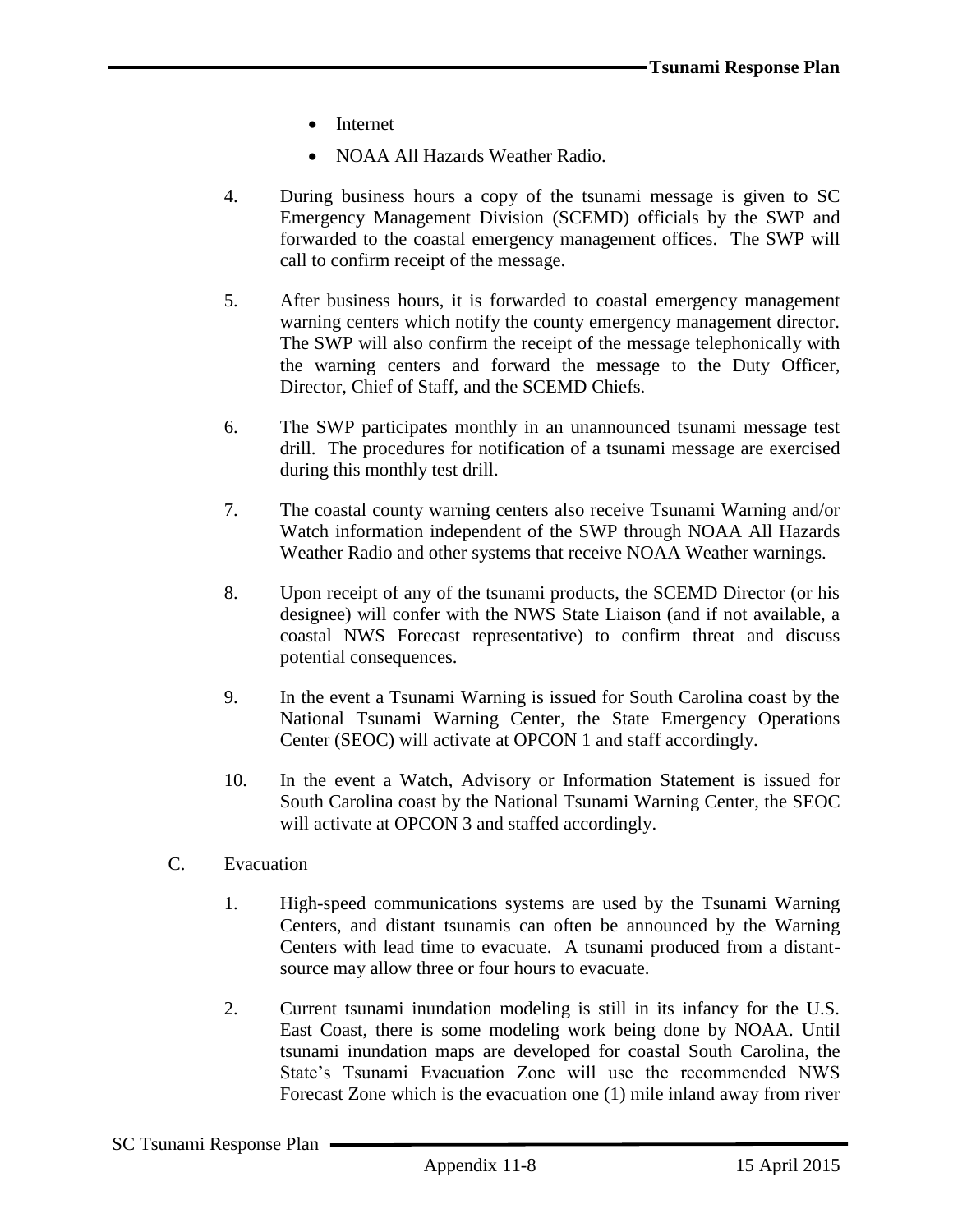or approximately the third floor of a high rise building in the event of a Tsunami Warning.

- 3. Inland evacuation is the preferred method to evacuate low-lying coastal areas in advance of the initial tsunami wave. However, if lead time is insufficient to effect an inland mass evacuation, citizens should evacuate to high rise buildings at least to the third floor to implement vertical evacuation procedures. Vertical evacuation is the act of moving to the highest floor in a multiple-story building in order to avoid the tsunami wave. It is the local government's responsibility to recommend the most prudent evacuation method for its threatened areas.
- 4. Upon receipt of a Tsunami Warning, local government officials are responsible for issuing an evacuation order to the threatened area. Simultaneously or not long afterwards, SCEMD will request the Governor to activate the SC Emergency Operations Plan (SCEOP) and may declare a mandatory evacuation of specific coastal areas based on local authority to evacuate. See Attachment C for a Sample Evacuation Order.
- 5. The evacuation message will be broadcast to television and radio stations through the activation of EAS and other communications systems.
- 6. SCEMD and the local emergency manager will maintain communication with the NWS State Liaison and the local NWS Forecast Offices on all notification and evacuation decisions. Telephone numbers of the NWS Forecast offices are maintained in SCEMD and the county emergency managers' telephone directories.
- 7. If there is observation of severe water drawback of the sea from South Carolina coasts and it is authenticated by reliable sources, local officials will order an evacuation of the beach via whatever communications methods are available at the time (route alerting, loud speaker, etc). The county emergency manager will request the local NWS Forecast Office to issue a civil emergency message (which includes activation of EAS) to broadcast the tsunami warning and for persons to evacuate the beach immediately. County emergency managers will inform SCEMD of the evacuation order and the SCEMD Director (or designee) will request the NWS State Liaison to confirm threat and will follow the same procedures as outlined above in C. 2 through 6.
- 8. An evacuation order for a Tsunami Watch will be dependent upon the situation. The decision to evacuate will be made by representatives of the State Emergency Response Team (SERT), NWS forecast officials, and affected local emergency management officials.
- 9. After the arrival of the first wave, additional waves may continue at varying intervals for several hours.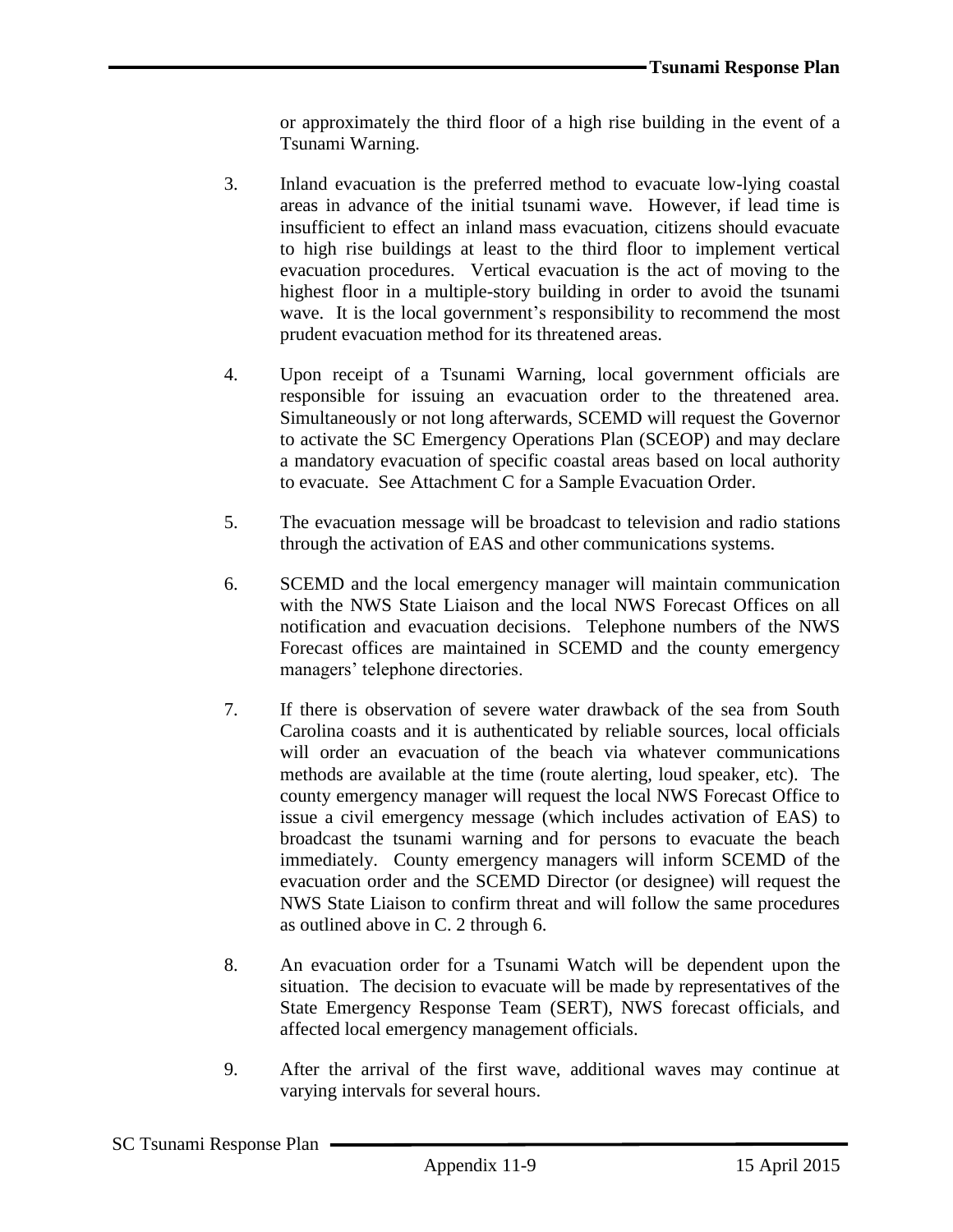- 10. Assembly areas for those without transportation will be designated in the tsunami risk areas by county emergency managers.
- 11. Shelters for persons needing accommodations will be identified outside the tsunami risk areas.
- 12. If required or requested, Traffic Control Points (TCP) will be identified for the areas and will be implemented by local law enforcement with assisted by ESF-16 (Emergency Traffic Management) if necessary.
- 13. Identifying evacuation routes are not necessary due to the limited inundation area; however, if the need arises to implement evacuation routes, the routes currently identified for hurricane evacuation will be implemented along with the traffic management operations. Local officials will be responsible for coordinating the local evacuation effort and requesting implementation of the hurricane traffic management operations.
- 14. The following actions will occur following an evacuation order:
	- a. Advise jurisdictions to maintain full evacuation until the evacuation order has been rescinded. The evacuation order being rescinded will be based upon an "ALL CLEAR" signal which is a minimum of two hours after arrival of the last wave.
	- b. An "ALL CLEAR" determination is the responsibility of the local officials in consultation with NWS Forecast Offices and SERT officials. An "ALL CLEAR" message will be issued no earlier than two hours after the last damaging wave. Before the "ALL CLEAR" determination is made, officials must be able to observe the waves from a safe distance/height.
	- c. No persons are to enter the evacuated areas until the evacuation order has been rescinded after the "ALL CLEAR" signal. Re-entry is the responsibility of local officials.
	- d. Consider declaration of emergency or disaster based on damage.
	- e. Disseminate public information about the event.
	- f. Resource allocation and coordination preceding the tsunami wave will take into consideration the following areas of special concern:
		- (1) Evacuation of education and childcare facilities and nursing homes located within the Tsunami Evacuation Zone.
		- (2) Evacuation of disabled persons and those needing special medical assistance within the Tsunami Evacuation Zone.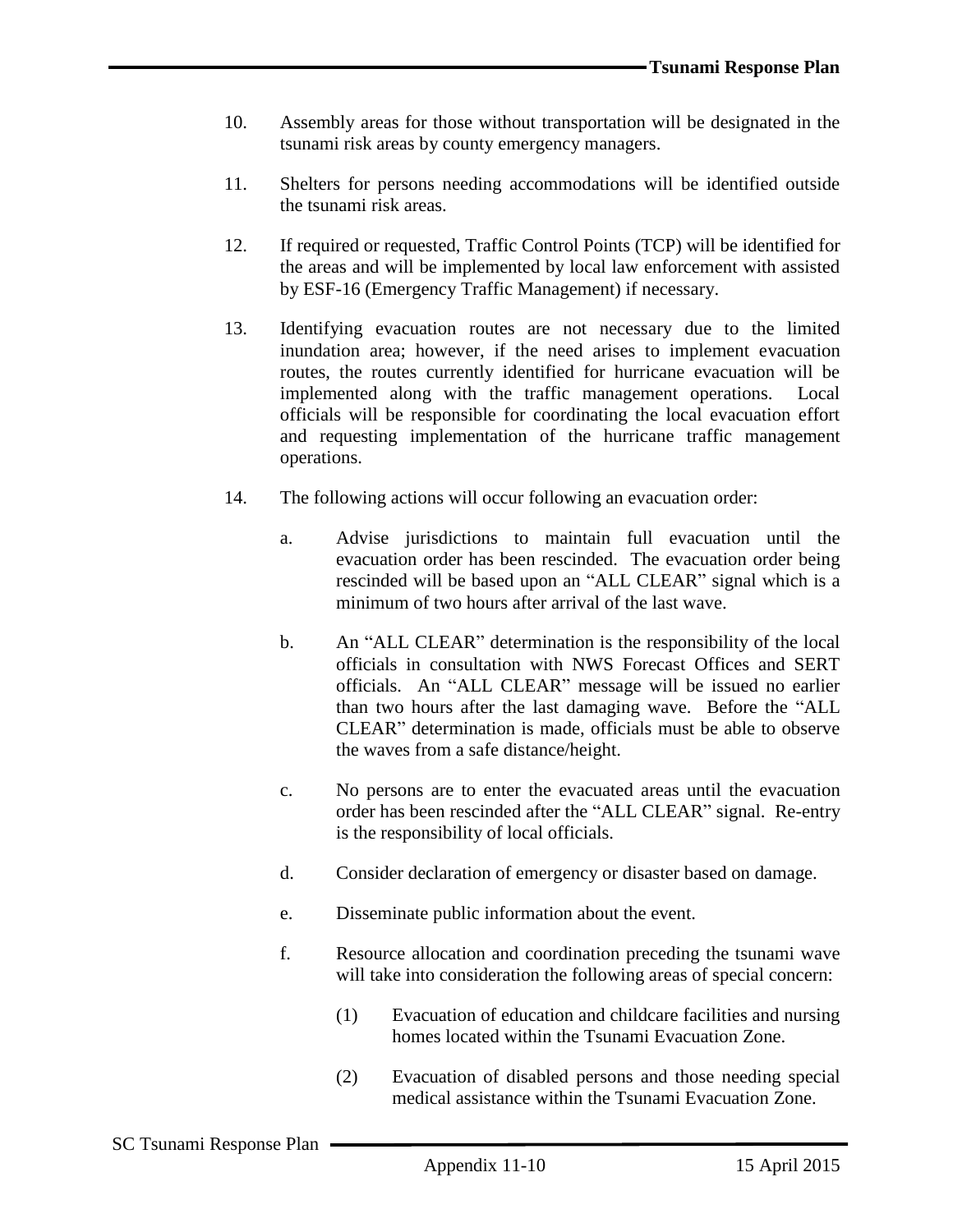- g. Request jurisdictions to initiate preparation for damage assessments to compile information and report information to the SEOC.
- h. Request health inspections to begin preparation of damaged areas to ensure they are safe for residents to return.
- 15. As the situation dictates, SCEMD will implement the Operational Area Concept in the jurisdictions affected by the incident. The Operational Area Concept will facilitate coordination of resources among jurisdictions and disciplines, and ensure that scarce resources are allocated in accordance with the needs of the situation.
- 16. See Attachments B-D for Tsunami Checklists.
- D. Public Information
	- 1. See Annex 15 (Public Information) of the SCEOP.
	- 2. The NWS Forecast Offices have the authority and responsibility to issue a civil emergency to warn of a tsunami. The civil emergency notification activates EAS and other systems. State and local officials may follow with a rebroadcast of the initial EAS message.
	- 3. A Tsunami Warning will be disseminated to cover the affected areas by one or all of the following systems:
		- $\bullet$  EAS
		- NOAA All Hazards Weather Radio
		- Local Warning System (Reverse 911, etc)
		- Local TV Stations
		- Local Radio Stations
		- Loud speakers (if available)
		- CODE RED
		- Route Alerting
	- 4. See Attachment G for a Sample EAS Statement and Attachment H for a Sample News Release.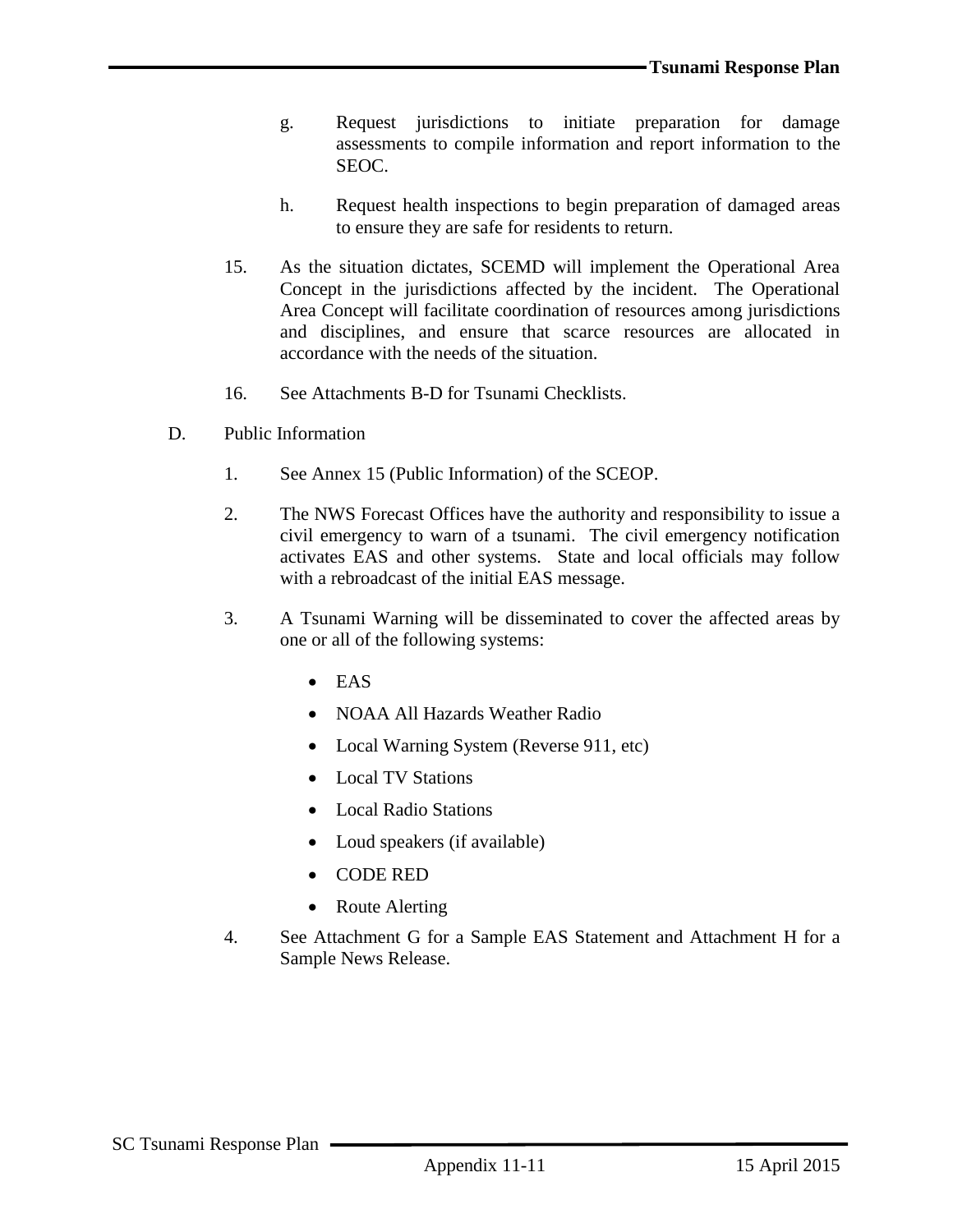- E. Recovery
	- 1. SCEMD will implement the SC Initial Recovery Plan to facilitate recovery in the disaster area after the evacuation order has been rescinded and the "ALL CLEAR" Signal has been given.
	- 2. A focus will be placed on health inspections to prevent the spreading of communicable diseases, contamination of food, and water supplies.

### **VI. RESPONSIBILITIES**

- A. SC Emergency Management Division
	- 1. Update and review annually this Annex and coordinate plan review with applicable state agencies, local NWS Weather Forecast Offices, and county emergency management offices.
	- 2. Provide assistance to county emergency management offices in support of tsunami planning and TsunamiReady Program. See Attachment I – Map of TsunamiReady Counties and Communities.
	- 3. Coordinate with local emergency management offices and local NWS Weather Forecast Offices to review procedures for disseminating tsunami products to local jurisdictions.
	- 4. Coordinate and implement procedures to relay and/or verify receipt of tsunami products notifications to affected counties.
	- 5. Coordinate with local NWS Weather Forecast Offices and local emergency management offices to determine tsunami inundation areas within the State and develop tsunami inundation maps.
	- 6. In conjunction with county emergency management offices and local NWS Forecast Offices develop public education tools for tsunami public education program.
	- 7. Coordinate with local NWS Weather Forecast Offices to prepare EAS tsunami messages to include "ALL CLEAR" messages in English and in Spanish.
	- 8. Coordinate with local NWS State Liaison Office to participate in the monthly EAS test and provide information to coastal counties.
- B. Coastal County Emergency Management Offices
	- 1. Participate in TsunamiReady Program and tsunami planning.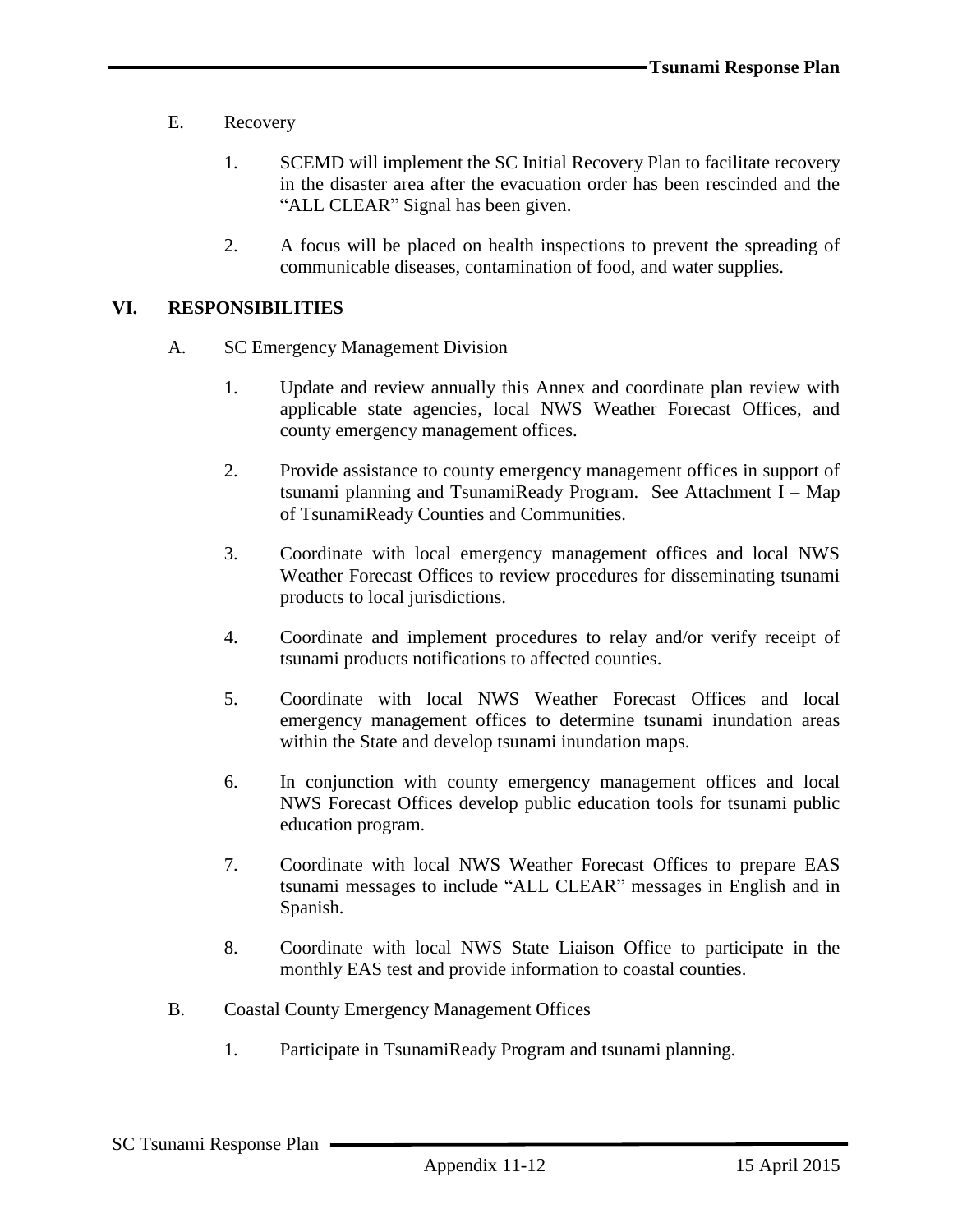- 2. In conjunction with SCEMD and local NWS Forecast Offices assist in the development of tsunami inundation maps.
- 3. Develop plans to reissue EAS messages upon receipt of a Tsunami Warning.
- 4. In conjunction with SCEMD, local NWS Forecast Offices, SC Department of Public Safety (SCDPS), SC Department of Transportation (SCDOT), and local law enforcement offices, assist in the development and coordination of traffic management plans to ensure effective evacuation to include establishing local traffic control points/road blocks and implementing of the hurricane traffic management planning if necessary.
- 5. Review and identify the best methods to evacuate threatened areas. For vertical evacuations, local planning for use of multi-story, high capacity, structurally sound buildings is needed. Additionally, identification of and routing to/from these structures must be considered.
- 6. In coordination with SC Department of Health and Environmental Services (SCDHEC) identify licensing health care facilities requiring transportation assistance.
- 7. In conjunction with the American Red Cross (ARC) and SC Department of Social Services (SCDSS), identify shelters to support displaced tourists and county population. Shelters identification should be outside the tsunami risk area.
- 8. In conjunction with local NWS Forecast Offices develop public education tools for tsunami public education and information program. Utilize materials from TsunamiReady Program.
- 9. Identify assembly areas for those without transportation to take to shelters.
- 10. In coordination with SCEMD and local NWS Forecast Offices develop plans to issue "ALL CLEAR" signal and initiate re-entry policies.
- C. SC Department of Health and Environmental Control
	- 1. Review possible health concerns that may affect the public following a tsunami and develop procedures to prevent the spreading of communicable diseases and contamination of food and water supplies.
	- 2. Open, manage and operate Special Medical Needs Shelters as needed.
	- 3. In coordination with county emergency managers identify licensing health care facilities requiring transportation assistance.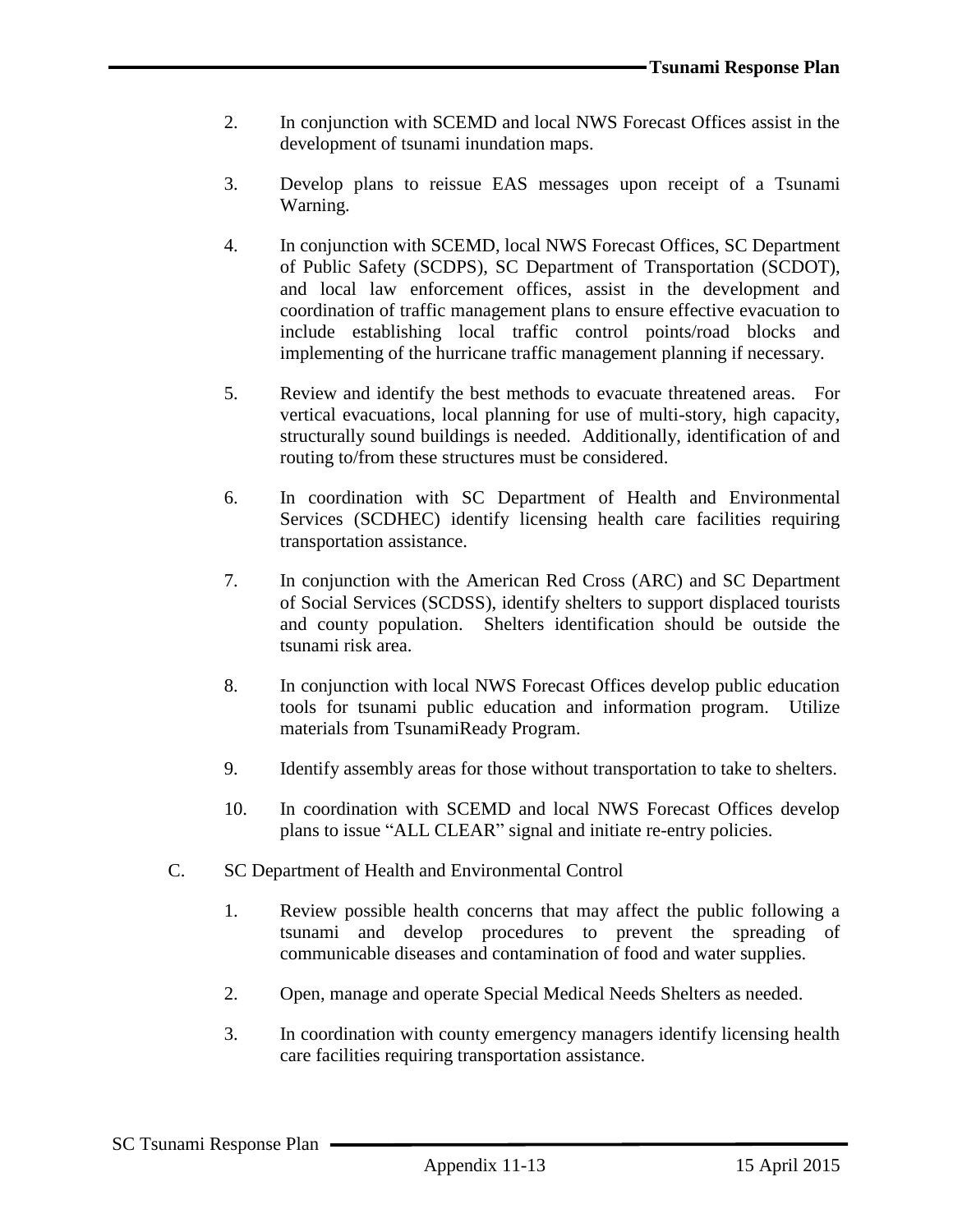D. SC Department of Natural Resources

In coordination with SCDOT and SCDPS, develop plans and procedures to evacuate persons using boats and other water craft and respond to other requests for assistance.

- E. SC Department of Public Safety
	- 1. In conjunction with county law enforcement authorities, develop and coordinate traffic management plans to ensure timely evacuation to include establishing local traffic control points/road blocks and implementation of the hurricane traffic management planning if necessary.
	- 2. Support local government tsunami planning.
- F. SC Department of Social Services
	- 1. In coordination with the ARC and local emergency managers identify shelters to support evacuations from tsunami risk areas. Shelters identification should be outside the tsunami risk areas.
	- 2. In coordination with The Salvation Army and ARC be prepared to feed evacuated persons from the tsunami threatened areas to include groups of special concern such as nursing homes, health care facilities, foster care group homes, vulnerable adult population groups.
- G. SC Department of Transportation

Review plans and procedures to transport evacuated persons from the tsunami threatened areas and if necessary, be prepared to implement transportation plans.

- H. SC Lieutenant Governor's Office on Aging
	- 1. Identify the vulnerable senior population groups in the inundation areas and the requirements to evacuate.
	- 2. Coordinate and implement procedures to relay Tsunami Warning and Watch notifications to facilities serving senior population groups in inundation areas.
- I. Clemson University Livestock-Poultry Health
	- 1. Consult with SC Association of Veterinarians and SCDHEC concerning animal diseases and public health concerns related to a tsunami hazard, and assist with dissemination of this information to the public.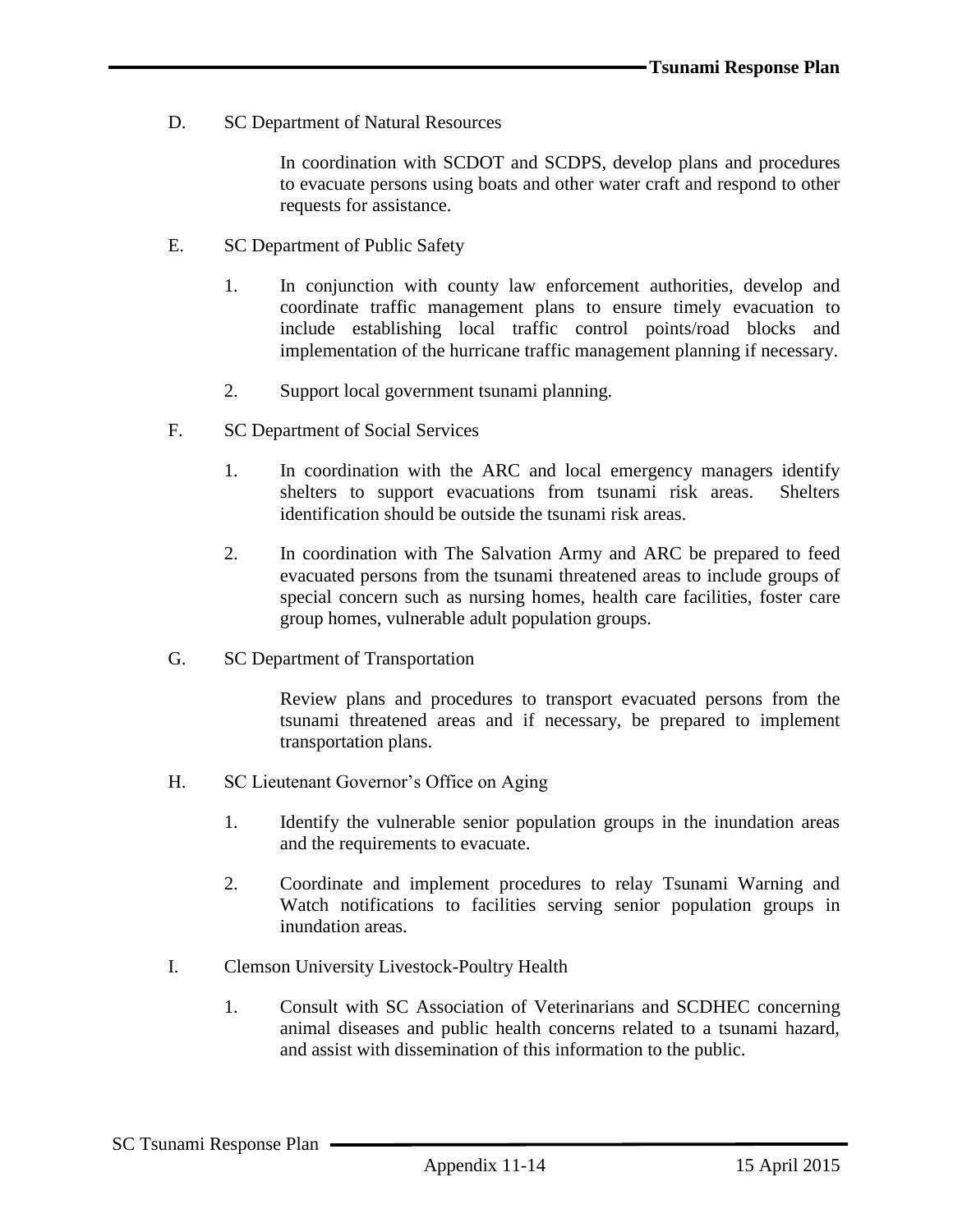- 2. In coordination with local emergency managers and ESF-17 (Animal/Agriculture Emergency Response) support agencies, identify emergency animal shelters outside the tsunami risk areas.
- J. American Red Cross
	- 1. In coordination with the local emergency managers and SCDSS identify shelters to support evacuations from tsunami risk areas. Shelters identification should be outside the tsunami risk areas.
	- 2. In coordination with SCDSS, The Salvation Army and local emergency managers be prepared to feed evacuated persons from the tsunami threatened areas to include groups of special needs such as nursing homes, health care facilities, foster care group homes, vulnerable adult population groups.
	- 3. Support the local governments TsunamiReady Program.
- K. The Salvation Army

In coordination with SCDSS and ARC, be prepared to feed evacuated persons from the tsunami threatened areas to include groups of special needs such as nursing homes, health care facilities, foster care group homes, vulnerable adult population groups.

#### **VII. FEDERAL ASSISTANCE**

- A. NOAA assists though its subordinate agencies to include the NWS Weather Forecast Offices, the NOAA Center for Tsunami Research (NCTR), and the National Geophysical Data Center (NGDC).
- B. The Department of Homeland Security and the Federal Emergency Management Agency (FEMA) will implement the National Response Framework (NRF) to provide assistance.
- C. The United States Geological Survey (USGS) provides earthquake monitoring and analysis support.
- D. Other Federal agencies have collateral or coordinating responsibilities as identified in the SCEOP.

### **VIII. ATTACHMENTS**

| Attachment A | <b>Sample Evacuation Order</b> |
|--------------|--------------------------------|
| Attachment B | Tsunami Warning Checklist      |
| Attachment C | Tsunami Watch Checklist        |
| Attachment D | Tsunami "ALL CLEAR" Checklist  |

SC Tsunami Response Plan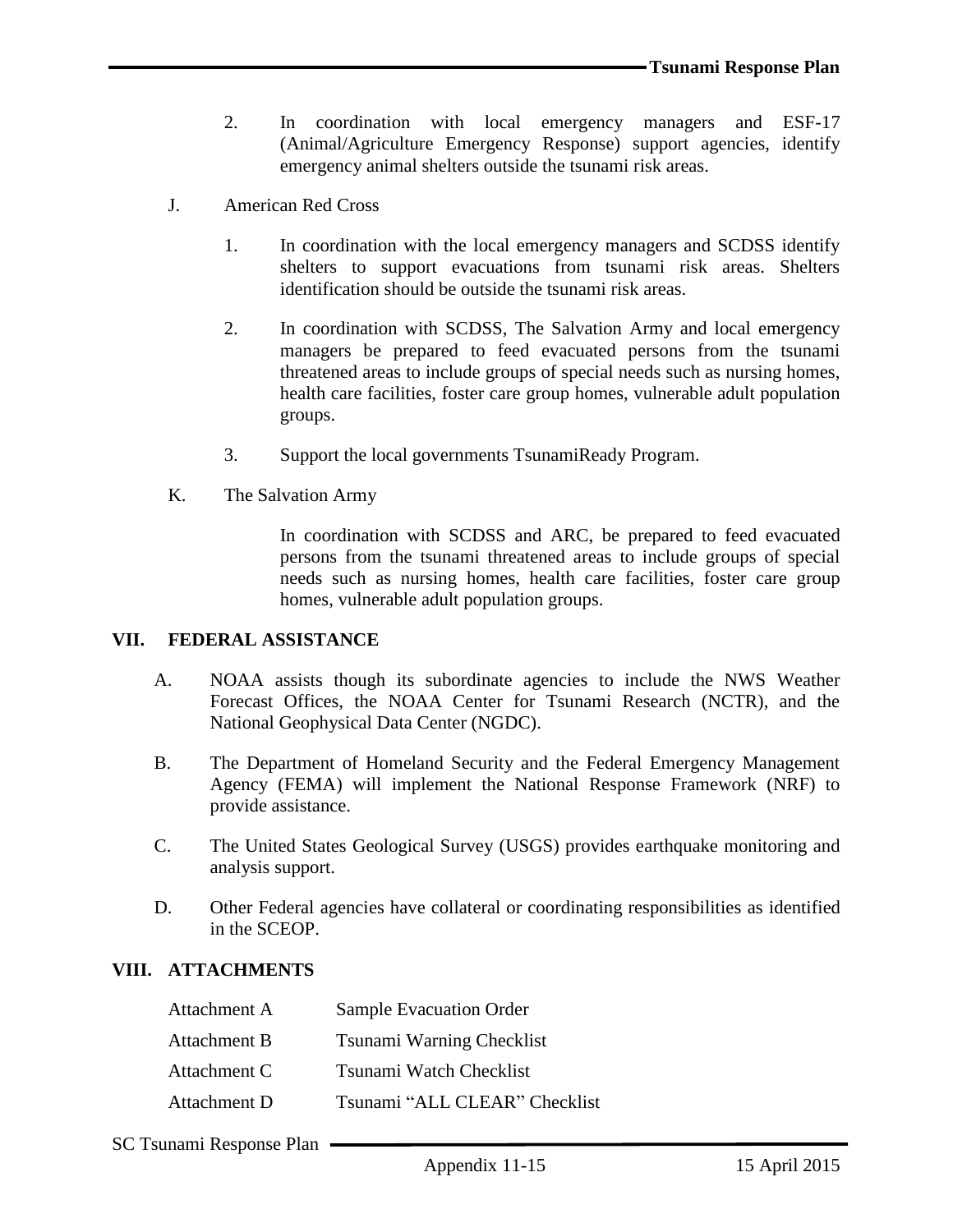| Attachment E | Sample Emergency Alert System (EAS) Messages for Tsunami<br><b>Hazard</b> |  |  |  |
|--------------|---------------------------------------------------------------------------|--|--|--|
| Attachment F | <b>Sample News Release</b>                                                |  |  |  |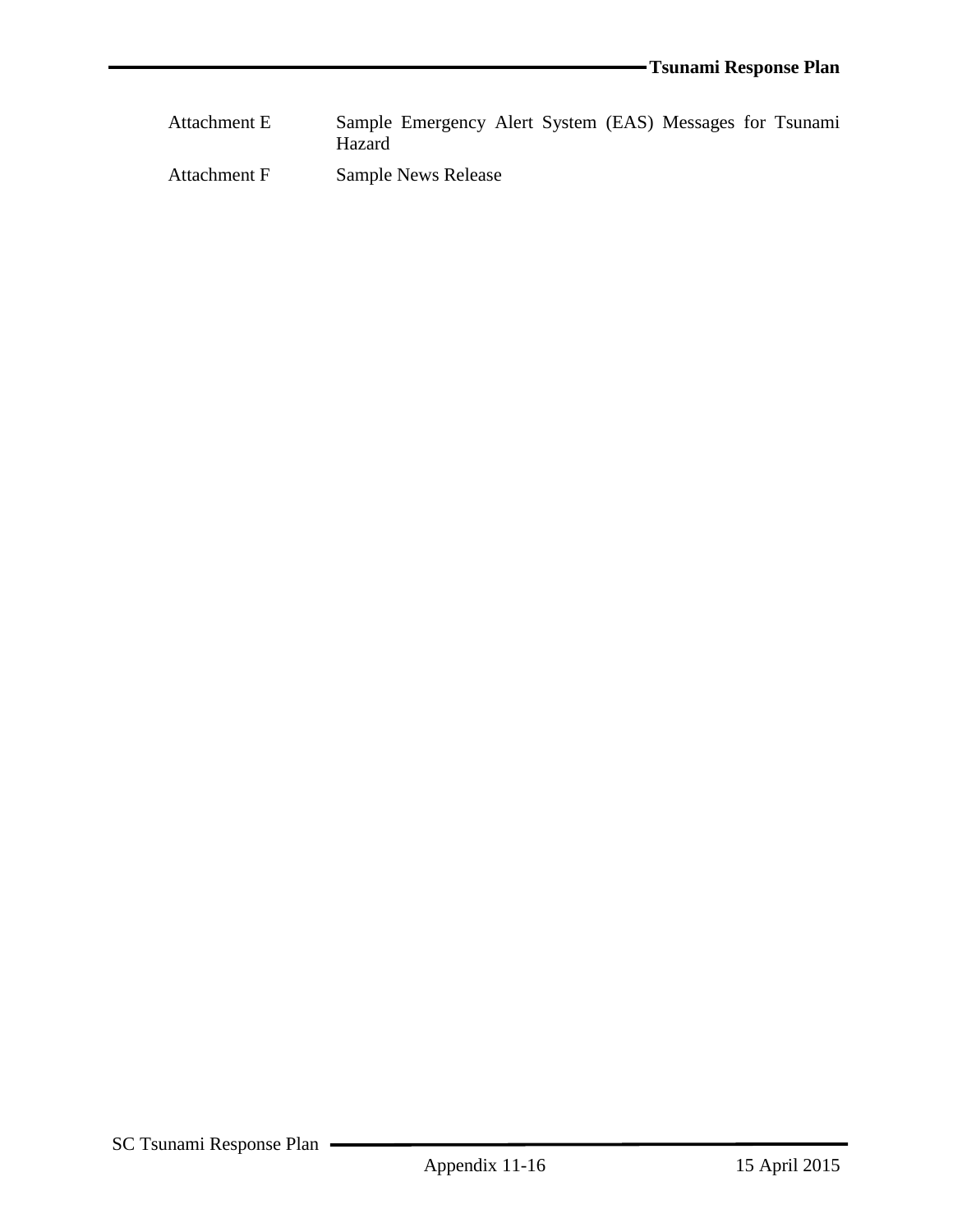# **STATE OF SOUTH CAROLINA**

## **EXECUTIVE DEPARTMENT**



#### **OFFICE OF THE GOVERNOR**

EXECUTIVE ORDER NO. \_\_\_\_

**WHEREAS,** coastline of the State of South Carolina has been placed under a Tsunami Warning by the National Oceanic and Atmospheric Administration (NOAA) National Tsunami Warning Center and it is estimated that the wave will arrive here at approximately  $\frac{1}{\sqrt{1-\frac{1}{\sqrt{1-\frac{1}{\sqrt{1-\frac{1}{\sqrt{1-\frac{1}{\sqrt{1-\frac{1}{\sqrt{1-\frac{1}{\sqrt{1-\frac{1}{\sqrt{1-\frac{1}{\sqrt{1-\frac{1}{\sqrt{1-\frac{1}{\sqrt{1-\frac{1}{\sqrt{1-\frac{1}{\sqrt{1-\frac{1}{\sqrt{1-\frac{1}{\sqrt{1-\frac{$ and

**WHEREAS,** the effects of this event have the potential to generate great damage to our State:

WHEREAS, effective at \_\_\_\_\_\_\_\_today, I have declared that a State of Emergency exists within the State; and that all state and local government agencies perform all emergency functions as assigned in the Emergency Operations Plan or as directed by the Director, South Carolina Emergency Management Division during this State of Emergency.

**NOW THEREFORE**, by the virtue of the power and authority vested in me as Governor pursuant to the Constitution and the laws of South Carolina, I hereby order a mandatory evacuation of the following areas:

> 1. \_\_\_\_\_\_\_\_\_\_\_\_\_\_\_\_\_\_\_\_\_\_\_\_\_  $2.$

 $3.$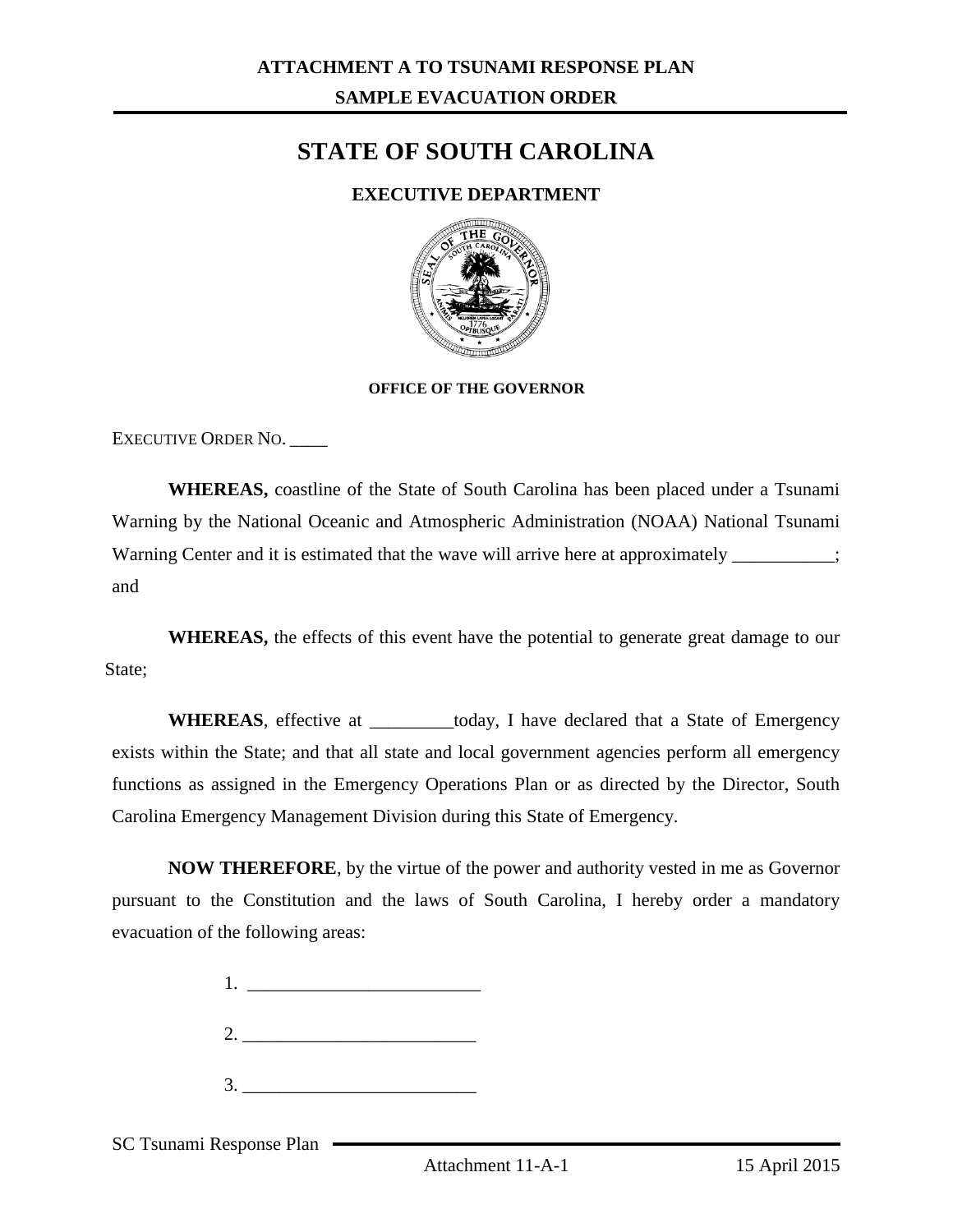4. \_\_\_\_\_\_\_\_\_\_\_\_\_\_\_\_\_\_\_\_\_\_\_\_\_  $5.$ 

This Mandatory Evacuation Order is effective at today. The scope of this Order may be expanded to include such areas as are identified on a county-by-county basis by local emergency management officials for people who are deemed to be in immediate danger.

Any persons or non-Emergency Management personnel who remain in the evacuation zones, and any medical facilities, nursing home facilities, businesses and/or other organizations who allow persons under their charge to remain in the evacuation zones, thereby become responsible for their own safety and well-being and for the safety and well-being of those under their charge. They are charged with the knowledge that should they need the assistance of emergency personnel or services, those personnel or services may not be available or capable of coming to their aid.

Further Proclamations and Orders deemed necessary to ensure the fullest possible protection of life and property during this State of Emergency shall be issued verbally by me, and thereafter published for dissemination within the succeeding twenty-four hour period.

> **Given under my hand and the Great Seal of the State of South Carolina at Columbia,**  South Carolina this **day** of **\_\_\_\_\_\_\_\_\_\_\_\_\_\_\_.**

**Governor**

**\_\_\_\_\_\_\_\_\_\_\_\_\_\_\_\_\_\_\_\_**

**ATTEST:**

**Secretary of State**

SC Tsunami Response Plan

**\_\_\_\_\_\_\_\_\_\_\_\_\_\_\_\_\_\_\_\_\_\_\_\_**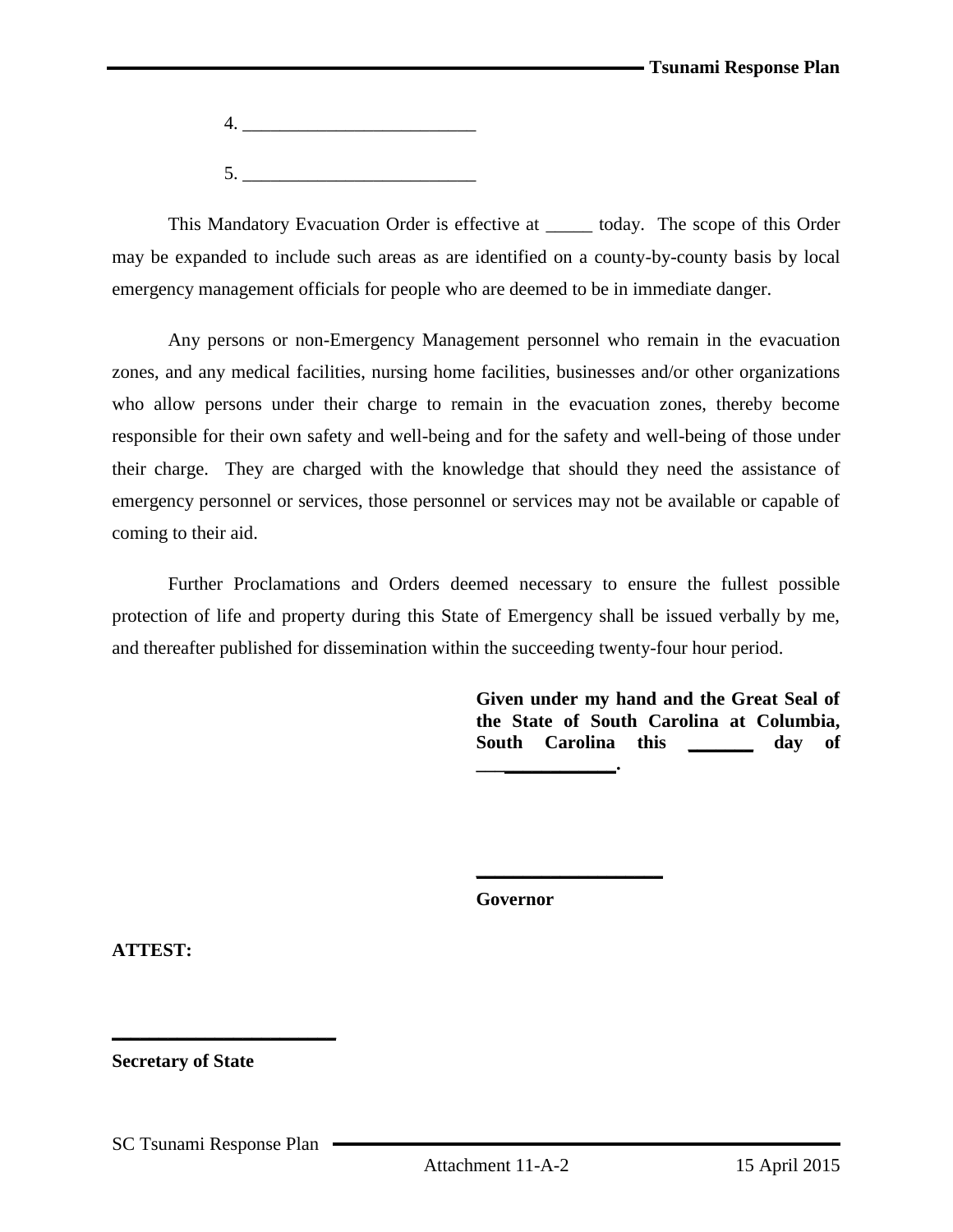# **ATTACHMENT B TO TSUNAMI RESPONSE PLAN TSUNAMI CHECKLIST – ADVISORY/WARNING**

**Tsunami Warnings** are issued when a potential tsunami with significant widespread inundation is imminent or expected. Warnings alert the public that widespread, dangerous coastal flooding accompanied by powerful currents is possible and may continue for several hours after arrival of the initial wave. Warnings may be updated, adjusted geographically, downgraded, or canceled. To provide the earliest possible alert, initial warnings are normally based only on seismic information.

- Confirm that coastal communities and key agencies have received Tsunami Warning Information
- Determine time remaining to estimated first wave arrival
- Discuss with counties their response actions and their resource needs
- Review status of communication systems in the evacuation area
- Discuss with counties their decision to evacuate
- Activate SEOC at OPCON 1
- Review maps of threatened areas to determine locations of critical facilities within or outside of the evacuation zones.
- Discuss with local governments their areas of evacuation.
- Request Executive Order and activate SCEOP
- \_\_\_\_ Obtain information on weather/road condition
- \_\_\_\_ Obtain tourist count in the threatened area
- Request Governor to declare a mandatory evacuation based on local authority to evacuate.
- \_\_\_\_ Coordinate with local governments the need to implement evacuation routes and request local governments to identify assembly points
- Request ESFs to activate response procedures to include:
	- **Implement evacuation procedures**
	- Coordinate and establish TCPs
	- Open shelters
	- Stage emergency equipment outside of inundation area
	- Reposition ships to deeper waters
	- Search and rescue missions if necessary
	- Lake and/or intercoastal waterways clearings
	- Move search and rescue equipment to staging area outside risk area
	- Consider securing or closing of:
		- Ports
		- Boat landings

Disseminate Executive Order for Evacuation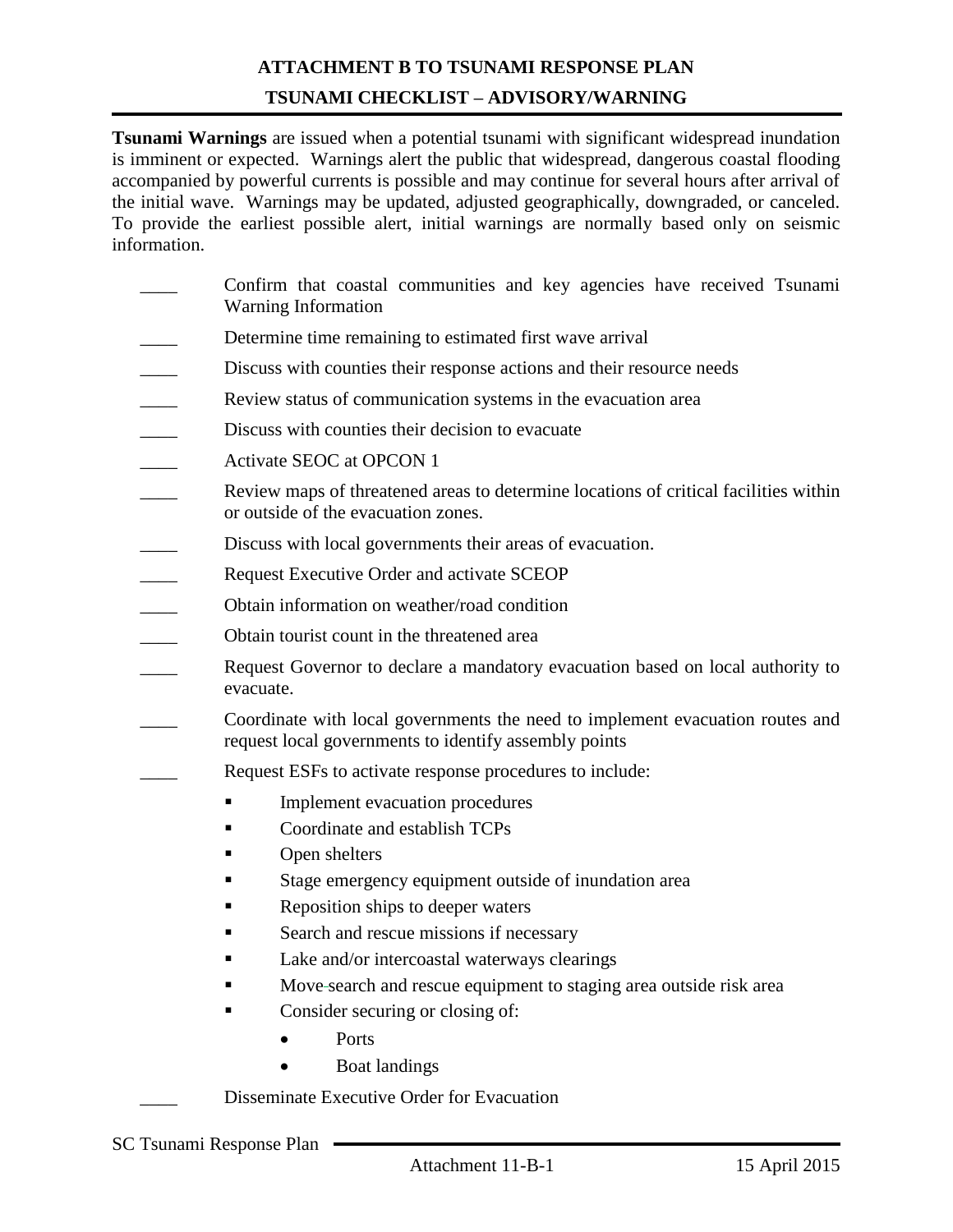- Situation dependent, implement Operational Area Concept for response and recovery
- Deploy first responders to assembly sites
- Resource allocation will take into consideration the following areas of special concern:
	- Evacuation of education and childcare facilities and nursing homes
	- Evacuation of disabled persons and those needing special medical assistance
- Activate State's Mutual Aid System as necessary
- Notify adjacent States and FEMA of activation
- \_\_\_\_ Issue Public Information Statements and provide counties of Governor's declaration
- Monitor evacuations and provide assistance to jurisdictions as required. Advise jurisdictions and agencies that evacuations should be maintained until a minimum of two hours after the last wave has arrived
- Monitor tide gauges via Weather Alert system
- Relay to the counties and agencies the course of actions of the State

## **UPDATE JURISDICTIONS AT 30 MINUTE INTERVALS OR IMMEDIATELY UPON RECEIPT OF TIME SENSITIVE INFORMATION**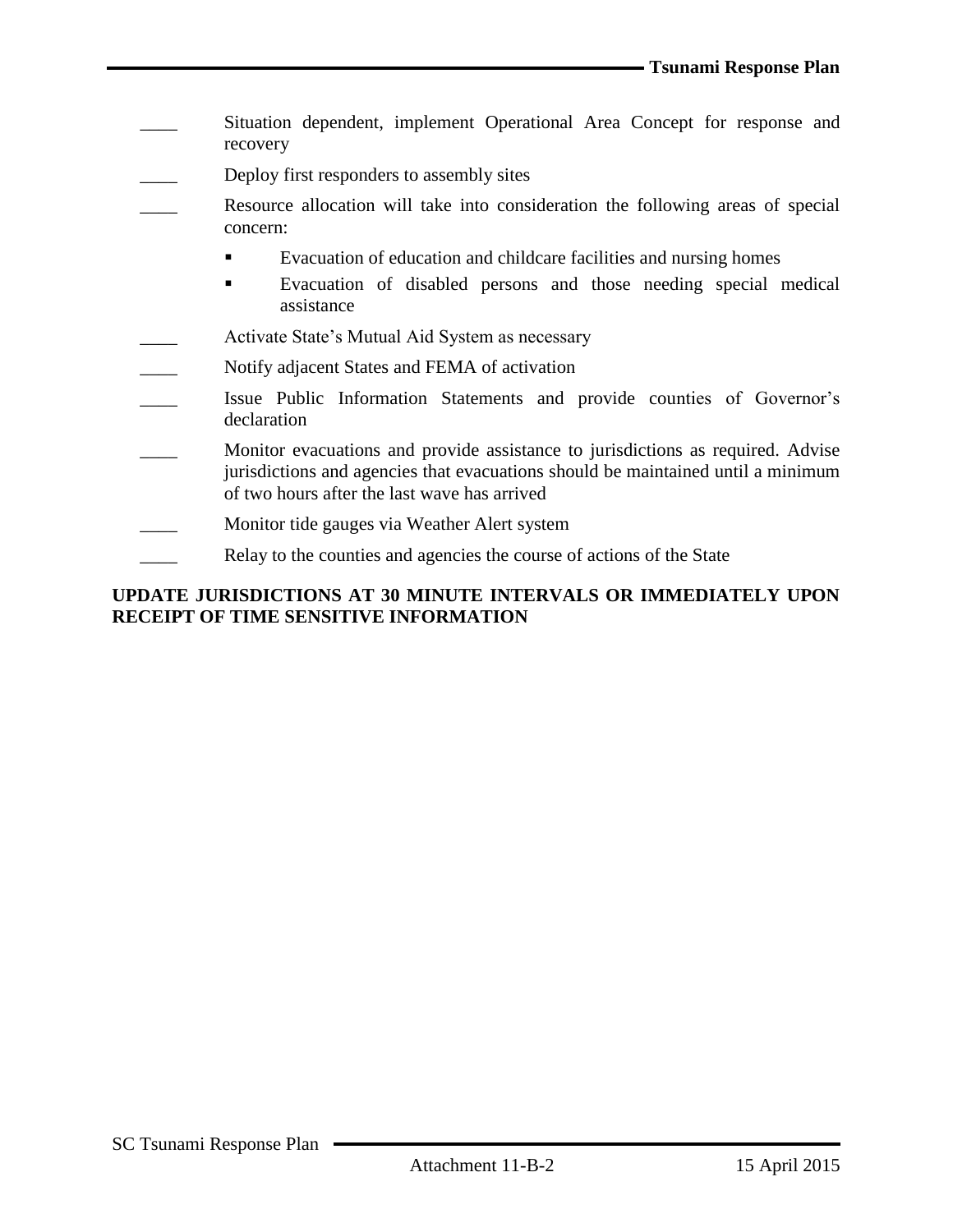## **ATTACHMENT C TO TSUNAMI RESPONSE PLAN TSUNAMI CHECKLIST – WATCH**

**Tsunami Watches** are issued to alert emergency management officials and the public of an event which may later impact the watch area. The watch area may be upgraded to a warning or advisory - or canceled - based on updated information and analysis.

- Confirm with counties receipt of Watch message.
- Discuss with counties their response actions and their resource needs.
- Discuss with counties their decision to evacuate.
- \_\_\_\_ Assemble available information on status of the Tsunami Watch. Sources of information:
	- **Local NWS Forecast Office**
	- $\blacksquare$  WC/ATWC
	- **College of Charleston, SCEEP**
	- FEMA, NOAA
- Activate SEOC at OPCON 3
- Facilitate a conference call with the primary ESF agencies: 1, 2, 6, 8, 9, 10, 13, 16, and 19 to discuss local actions and to be prepared to report to SEOC for possible activation.
- Review maps of threatened areas to determine locations of critical facilities within or outside of the evacuation zones.
- Request NWS offices to monitor tide gauges to determine the potential
- Determine time remaining to estimated first wave arrival
- Activate ESF-15 and issue public information statements on the Tsunami Watch and State's actions
- Review status of communication systems in the evacuation area
- In the event, prepare Executive Order for Evacuation.
- \_\_\_\_ Obtain information on weather/road condition
- \_\_\_\_ Obtain tourist count in the threatened area
- Coordinate with local governments the evacuation routes and request local governments to identify assembly points if needed
- Coordinate with ESF-6 to identify shelters and the need to place on standby notice
- \_\_\_\_ Consider if no action is needed until a Tsunami Warning is issued.
- If not, consider:
	- Moving search and rescue equipment to staging area outside risk area
	- Determining if a voluntary evacuation of tourists is needed
	- Determining if critical facilities need evacuation assistance.
	- Securing or closing of: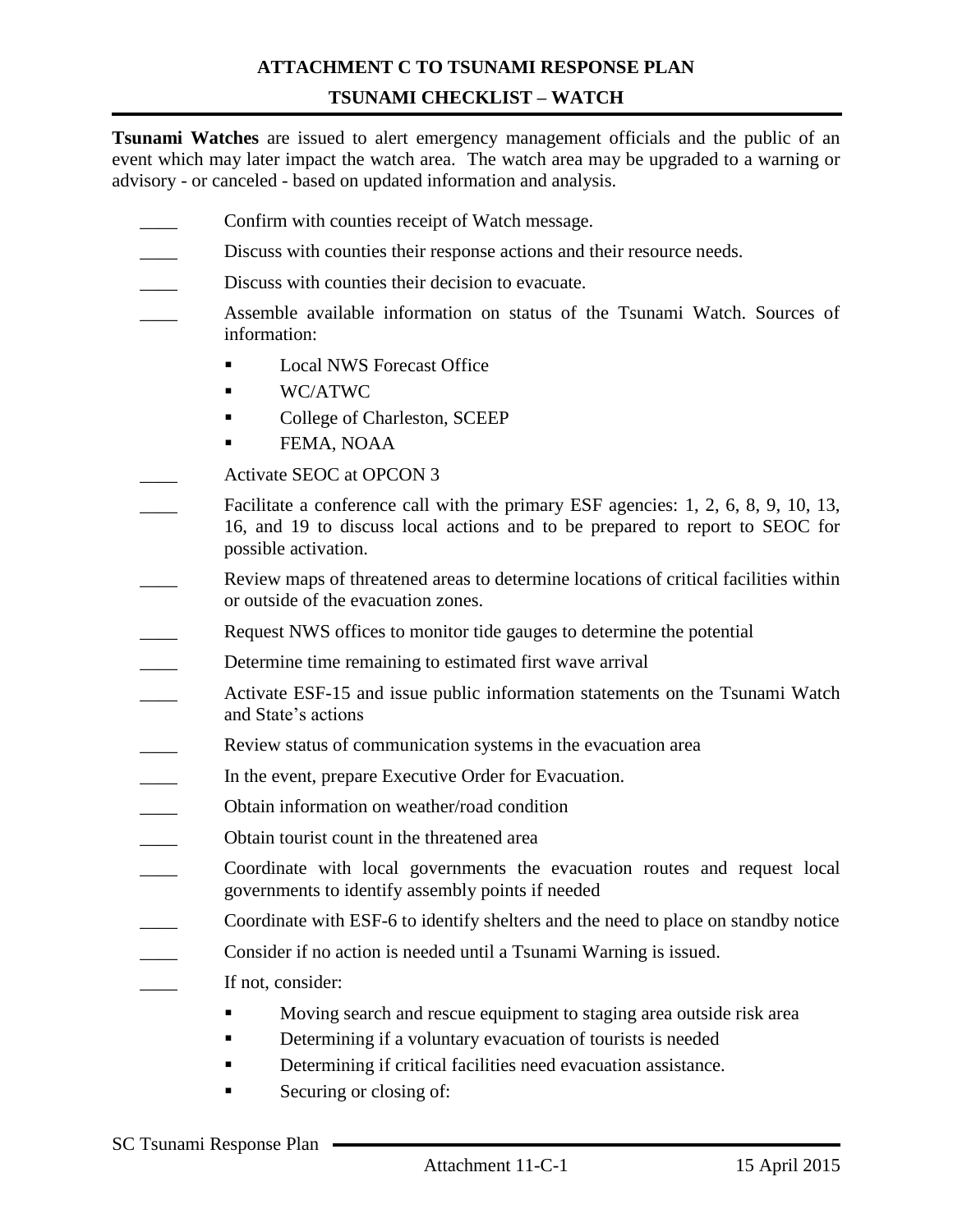- Ports
- Boat landings

Discuss state response actions with NWS offices, local county officials, adjacent states, and EFSs.

 **UPDATE JURISDICTIONS AT 30 MINUTE INTERVALS OR IMMEDIATELY UPON RECEIPT OF TIME SENSITIVE INFORMATION**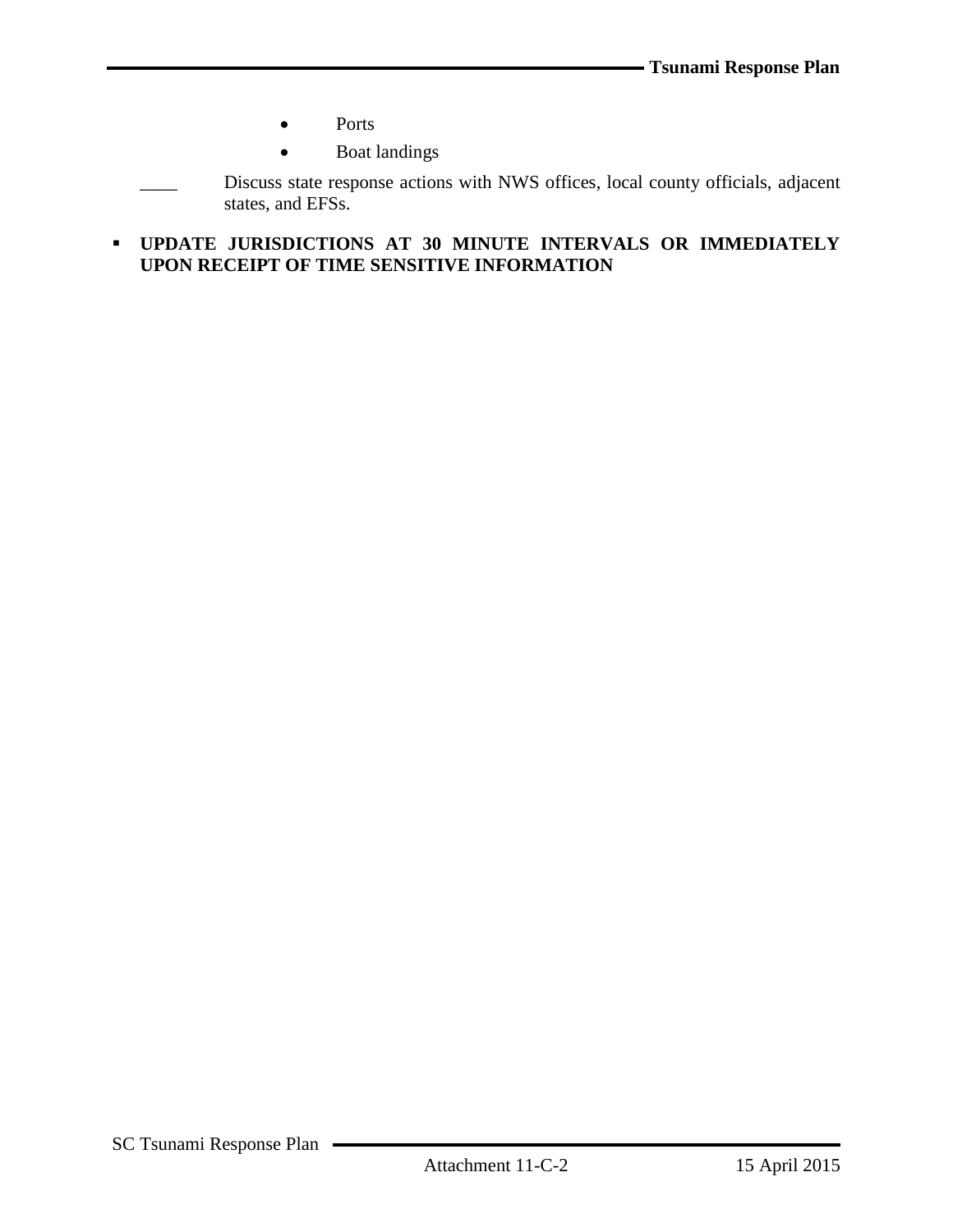# **ATTACHMENT D TO TSUNAMI RESPONSE PLAN TSUNAMI CHECKLIST – "ALL CLEAR"**

**All Clear** determination will be the responsibility of the local officials. The evacuation areas should remain closed to the public until the evacuation order has been lifted and the "ALL CLEAR" decision is issued by local officials a minimum of two hours after arrival of last wave. Before the "ALL CLEAR" determination is made, officials must be able to observe the waves from a safe distance/height.

- Advise jurisdictions to maintain full evacuation until the evacuation order being rescinded and a minimum of two hours after arrival of last wave a upon (Additional waves may occur)
- Evacuated areas should remain closed to the public until after the threat of tsunami no longer exists
- The decision to allow re-entry is a local decision and will be made based on the advice and consensus of the NWS Forecast Office and State authorities
- \_\_\_\_ All traffic control points will be maintained until the order to remove traffic control points is issued
- Residents should enter through control points to ensure that safety and sanitary precautions are provided
- Request jurisdictions initiate windshield damage assessment. Compile area wide
- Request aerial reconnaissance of damaged areas
- Prepare for major PIO effort to disseminate information to public about event
- Request building inspectors to inspect damaged areas
- Based on damage, consider a Governor's and Presidential Declaration of Emergency
- Establish response priorities and mutual aid requirements
- Based on the damage incurred, the following actions and issues may be considered:
	- $\blacksquare$  Curfew
	- **•** Quarantine (both human and animal)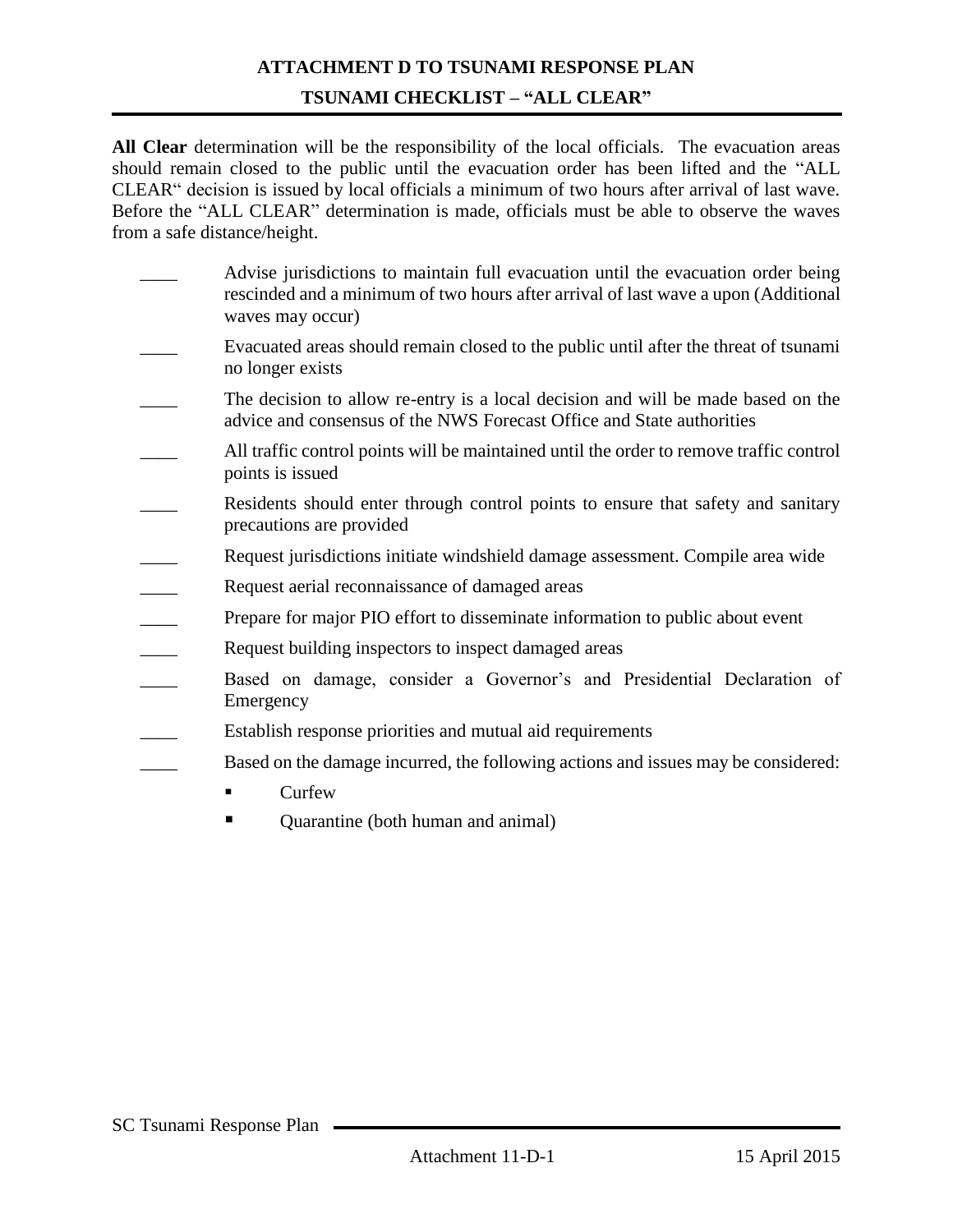## **ATTACHMENT E TO TSUNAMI RESPONSE PLAN EXAMPLE EAS MESSAGE FOR TSUNAMI**

### **Bulletin**

Public Tsunami Message Number 1

A tsunami warning is in effect which includes the (*states/coastal areas in the threatened areas)*

A tsunami warning means. All coastal residents in the warning area who are near the beach or in low-lying regions should move immediately inland to higher ground and away from all harbors and inlets including those sheltered directly from the sea. Those feeling the earth shake...Seeing unusual wave action. Or the water level rising or receding may have only a few minutes before the tsunami arrival and should evacuate immediately. Homes and small buildings are not designed to withstand tsunami impacts. Do not stay in these structures.

All residents within the warned area should be alert for instructions broadcast from their local civil authorities. This tsunami warning is based solely on earthquake information – a tsunami has not yet been confirmed.

At \_\_\_\_\_\_\_\_\_\_\_ eastern daylight time on \_\_\_\_\_\_\_\_\_\_\_\_\_\_ an earthquake with preliminary magnitude \_\_\_\_\_ occurred \_\_\_\_\_\_\_\_\_\_\_\_\_\_\_\_\_\_\_\_\_. This earthquake may have generated a tsunami. If a tsunami has been generated the waves will first reach \_\_\_\_\_\_\_\_\_\_\_\_\_\_\_\_\_\_\_\_ at am/pm EST on \_\_\_\_\_\_\_\_\_\_\_\_. Estimated tsunami arrival times and maps along with safety rules and other information can be found on the web site wcatwc.arh.noaa.gov.

Tsunamis can be dangerous waves that are not survivable. Wave heights are amplified by irregular shoreline and are difficult to predict. Tsunamis often appear as a strong surge and may be preceded by a receding water level. Mariners in water deeper than 600 feet should not be affected by a tsunami. Wave heights will increase rapidly as water shallows. Tsunamis are a series of ocean waves which can be dangerous for several hours after the initial wave arrival. Do not return to evacuated areas until an all clear is given by local civil authorities.

Additional messages will be issued every half hour or sooner if conditions warrant. This tsunami warning and watch will remain in effect until further notice. For further information stay tuned to NOAA All Hazards Weather Radio, your local TV or radio stations, or see the web site wcatwc.arh.noaa.gov.